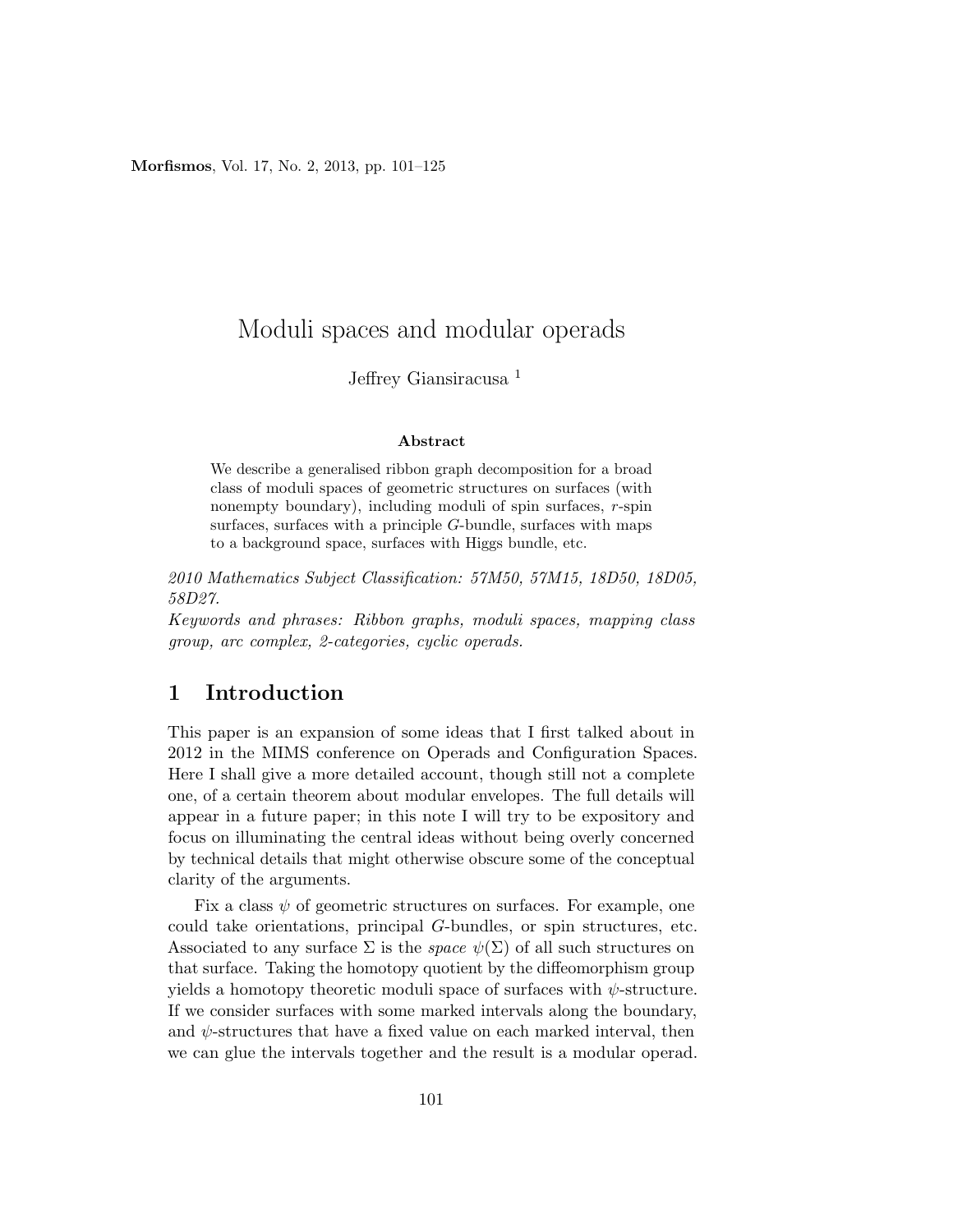denoted  $\mathcal{M}_{\psi}$ . (If, instead of a single fixed value on the intervals, we allow one of several fixed valued then the result is instead a coloured modular operad). These moduli spaces are the objects we wish to study. The idea of this work is to decompose them, in a sense, into moduli spaces of discs with  $\psi$ -structure. The modular operad  $\mathcal{M}_{\psi}$  contains a sub-cyclic operad  $\mathcal{D}_{\psi}$  of moduli spaces of discs with  $\psi$ -structure. Our main result is that  $\mathcal{M}_{\psi}$  is freely generated (in a homotopical sense) as a modular operad over this sub-cyclic operad. I.e., the derived modular envelope of  $\mathcal{D}_{\psi}$  is weakly equivalent to  $\mathcal{M}_{\psi}$ .

This result was inspired by the work of Costello. As part of his groundbreaking work in the homotopy theory of open-closed topological field theories [9], he gave a new perspective on the very important idea of describing the moduli space of Riemann surfaces with ribbon graphs in [8, 10]. He proved that the derived (i.e., homotopy invariant) modular envelope of the associative operad gives a model for the modular operad of moduli spaces of Riemann surfaces with open-string type gluing for the compositions. A point in this modular envelope can be described as a graph equipped with lengths on all of its edges and a cyclic order of the edges incident at each vertex  $-$  i.e., a metric ribbon graph. Thus the moduli space of ribbon graphs is equivalent to the moduli space of Riemann surfaces.

Costello's proof used geometry and analysis on a certain partial compactification of the moduli space of Riemann surfaces. Thus it appears his argument is not suited to more homotopy theoretic contexts such as the one considered in this paper. In [13], I gave a different proof of Costello's modular envelope theorem. This proof instead rested on the well-known contractibility of the arc complex of a surface. This new argument lead to an adaptation to dimension 3: the derived modular envelope of the framed little 2-discs is equivalent to the modular operad of moduli spaces of 3-dimensional handlebodies.

Here we instead focus of refining and generalising the argument of [13] in dimension 2. When the structures being considered are principal G-bundles then we expect this result will lead to a G-equivariant version of Costello's open-closed TFT theorem.

## 2 Operads

A cyclic operad in  $\mathscr C$  is a functor  $\mathcal P$  from the category of finite sets and bijections to  $\mathscr C$  together with composition maps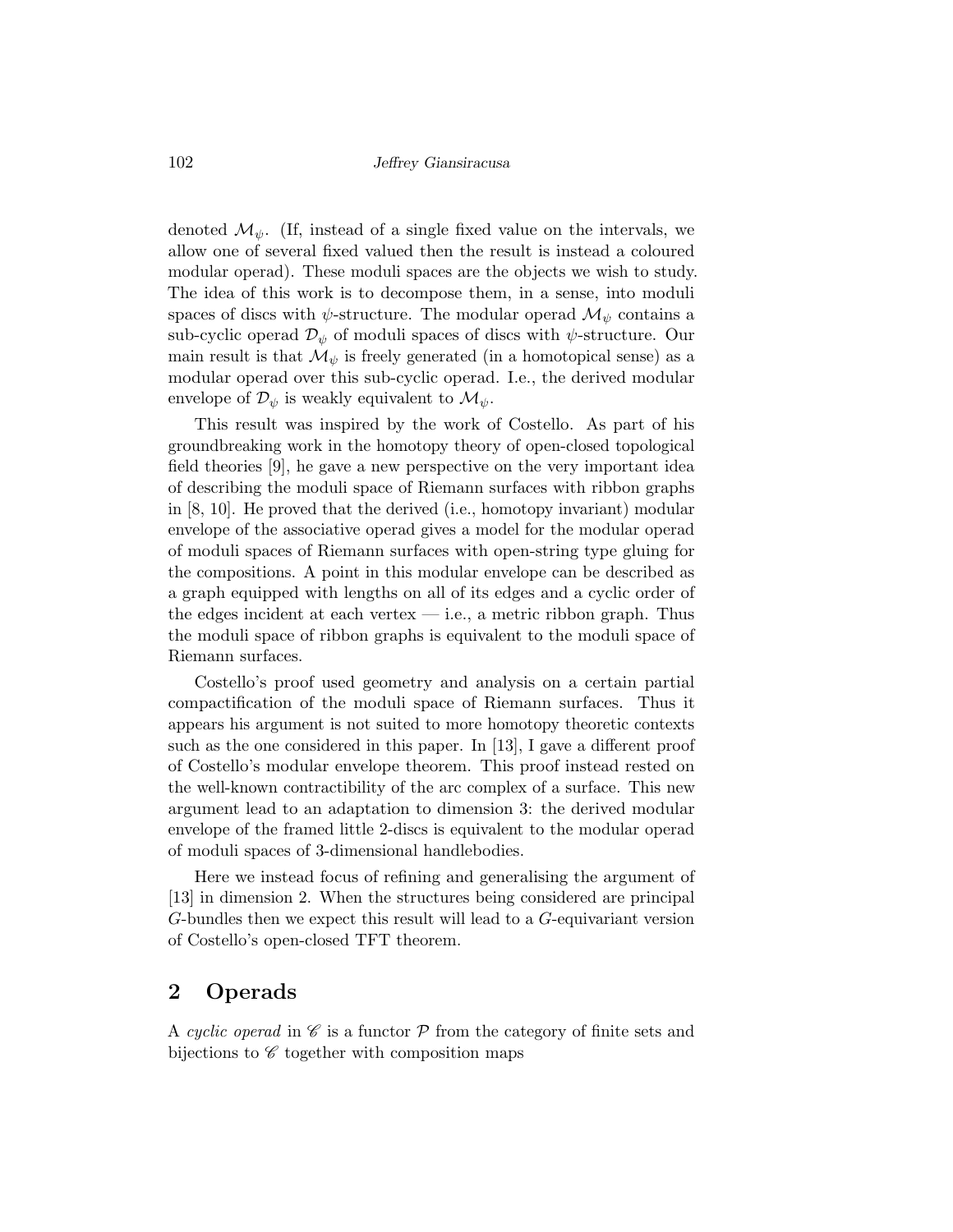$$
\mathcal{P}(I) \otimes P(J) \stackrel{i \circ j}{\rightarrow} \mathcal{P}(I \sqcup J \smallsetminus \{i,j\}),
$$

for  $i \in I$  and  $j \in J$ , satisfying an associativity condition and natural in  $(I, i)$  and  $(J, j)$ . One can think of  $P$  as a collection of abstract "electrical" circuit components," where  $\mathcal{P}(I)$  as a set/space of components with terminals given by the set  $I$ . The composition maps correspond to wiring terminals together to produce new components; terminals can only be glued in pairs (no trivalent connections) and in a cyclic operad two components can only be glued together in at most one place. Allowing multiple gluings leads to the following definition.

A modular operad in  $\mathscr C$  is a cyclic operad  $\mathcal Q$  together with natural self-composition maps  $Q(I) \stackrel{\circ_{i,j}}{\rightarrow} Q(I \setminus \{i,j\})$  that commute with the cyclic operad composition maps and with each other.

- **Example 2.1.** 1. The commutative modular operad is the constant functor sending each finite set to a point.
	- 2. The associative cyclic operad Assoc sends I to the set of cyclic orders on I.

We will need a slight generalisation in which there are different types of terminals and two terminals can only be connected if they are of the same type. The types are called *colours*. Fix a set  $\Lambda$ , which we will call the set of colours. A  $\Lambda$ -coloured set I consists of a finite set with a map to  $\Lambda$ . A morphism  $I \to I'$  of coloured sets is a bijection that respects the colours. A *coloured cyclic operad*  $P$  is a functor from the category of coloured sets to  $\mathscr C$  together with a collection of composition maps  $i \circ_j$  as before, but now only defined when i and j have the same colour. A coloured modular operad is defined analogously, where the self-composition maps  $\circ_{ij}$  also only defined when i and j have the same colour.

#### 2.1 Homotopy theory of cyclic and modular operads

Berger and Batanin [7] have recently constructed fully satisfactory Quillen model category structures on cyclic and modular operads. When talking about derived constructions such as the derived modular envelope, one could work with the model category structures. However, we take a more pragmatic approach, since the modular envelope is the only functor we ever have to derive, and our construction of the derived functor will be manifestly homotopy invariant due to the homotopy invariance of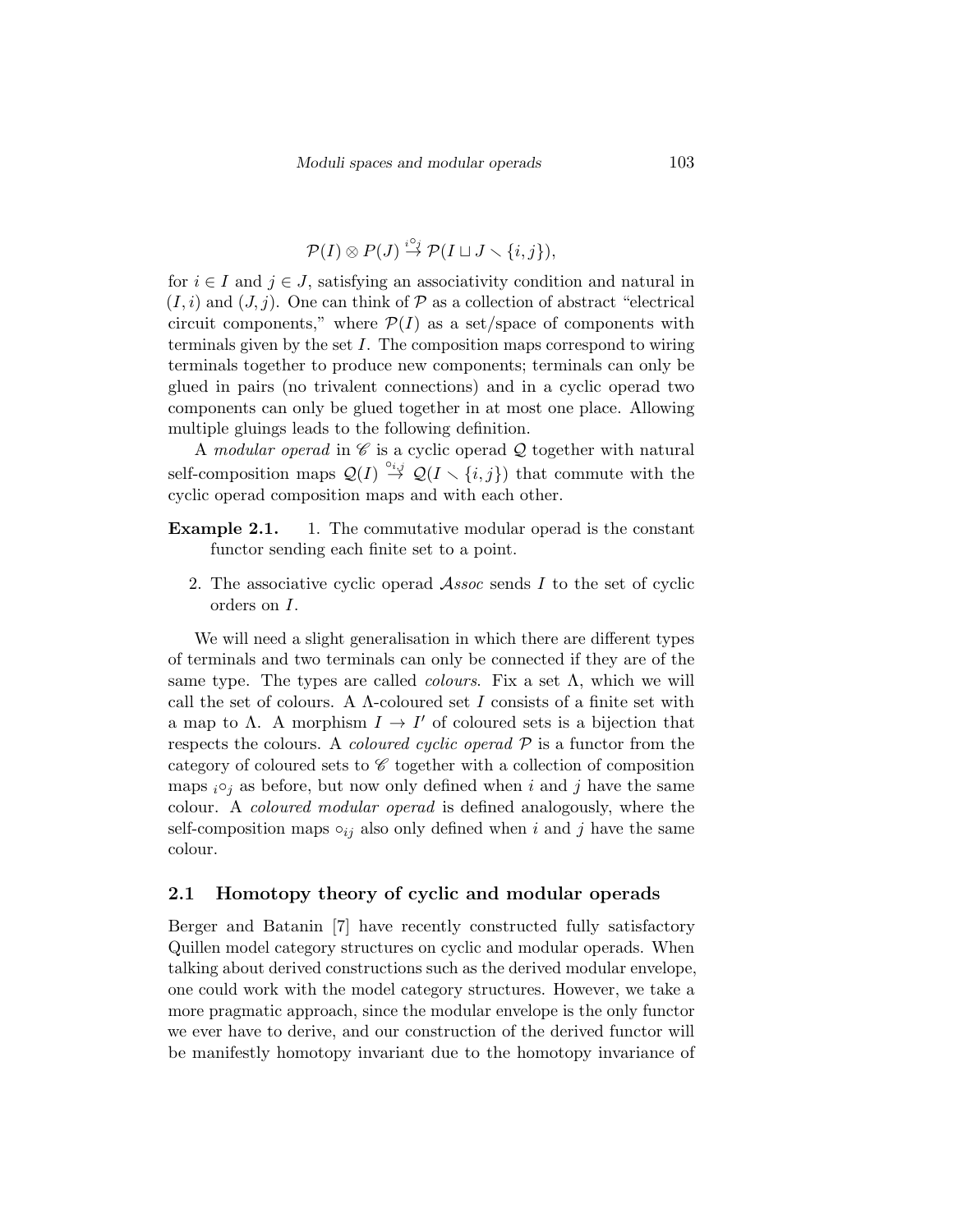homotopy colimits. We need only the following definition. A morphism  $P \rightarrow P'$  of cyclic or modular operads in spaces is a weak equivalence if each map of spaces  $\mathcal{P}(I) \to \mathcal{P}'(I)$  is a weak equivalence.

## 3 Category theory and homotopy theory

#### 3.1 The nerve of a category

Let  $\mathscr C$  be a category, which we assume is *small*, meaning that the objects form a set rather than a class. (E.g., The category of all sets is not small, but the category of all subsets of a fixed big set is small.) We can associate a simplicial set (and hence a space) with  $\mathscr C$  via the nerve construction.

The nerve of  $\mathscr{C}$ , denoted  $N(\mathscr{C})$  is the simplicial set whose 0-simplices are the objects of  $\mathscr{C}$ , 1-simplices are the morphisms of  $\mathscr{C}$ , 2-simplices are the 2-simplex shaped diagrams in  $\mathscr C$ 



and so on. In general, the *n*-simplices  $N(\mathscr{C})_n$  are the set of composable n-tuples of morphisms,

$$
X_0 \stackrel{f_1}{\to} X_1 \stackrel{f_2}{\to} \cdots \stackrel{f_n}{\to} X_n.
$$

We will write  $B\mathscr{C}$  for the geometric realisation of the nerve.

It is easy to see that a functor  $F : \mathscr{C} \to \mathscr{D}$  induces a map of nerves  $N_{\bullet} \mathscr{C} \to N_{\bullet} \mathscr{D}$ . A natural transformation  $F \to F'$  induces a homotopy between the corresponding maps. From this it follows that an adjoint pair  $(F, G)$  induces a homotopy equivalence of nerves.

If a category  $\mathscr C$  has an initial object u then there is a natural transformation form the constant functor with value  $u$  to the identity, and so the nerve of  $\mathscr C$  is contractible. Likewise, existence of a final object implies contractibility of the nerve.

#### 3.2 The fundamental group of the nerve of a category

While computing the higher homotopy groups of a space is usually very difficult, there is a convenient recipe for computing the fundamental group of the nerve of a category.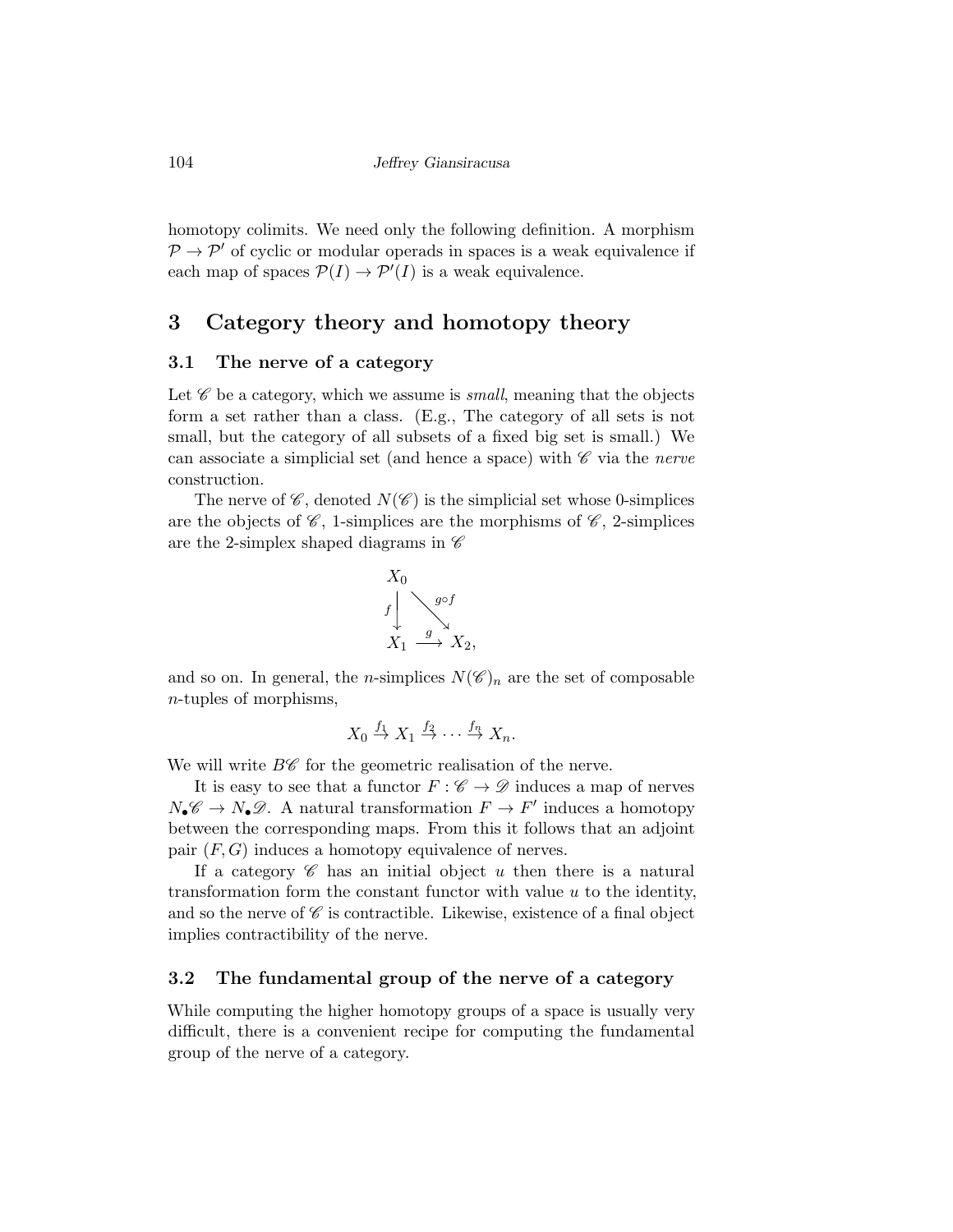Given  $\mathscr{C}$ , let  $\mathscr{C}[\mathscr{C}^{-1}]$  denote the category formed by adjoining inverses to all of the arrows in  $\mathscr{C}$  (see [6, §1.1]) This localisation is clearly a groupoid (all morphisms are invertible). If two objects of a groupoid lie in the same connected component then their automorphism groups are isomorphic (by an isomorphism that is unique up to conjugation). Given an object x of  $\mathscr{C}$ , the fundamental group of  $N\mathscr{C}$  based at x is canonically isomorphic to the automorphism group of  $x$  in the groupoid  $\mathscr{C}[\mathscr{C}^{-1}].$ 

#### 3.3 Strict 2-categories

A strict 2-category is a category enriched in  $\mathscr{C}at$ . I.e., it consists of a class of objects Obj $\mathscr{C}$ , a category  $\text{Hom}_{\mathscr{C}}(a, b)$  for each pair of objects, and composition functors

 $\text{Hom}_{\mathscr{C}}(a, b) \times \text{Hom}_{\mathscr{C}}(b, c) \to \text{Hom}_{\mathscr{C}}(a, c)$ 

that are strictly associative and for which a unit exists in  $\text{Hom}_{\mathscr{C}}(a, a)$ . The objects of the hom categories are called 1-morphisms and the morphisms of the hom categories are called 2-morphisms.

**Example 3.1.** Let  $\mathcal{I} op^2$  denote the strict 2-category whose objects are spaces, and for which  $Hom(X, Y)$  is the groupoid of maps and homotopy classes of homotopies. For example, the groupoid of morphisms from a point to a circle is equivalent to the group  $\mathbb Z$  (i.e., one object and automorphism group  $\mathbb{Z}$ ).

**Example 3.2.** Let  $\mathscr{C}at^2$  denote the strict 2-category whose objects are small categories and whose hom categories are the categories of functors and natural transformations.

Example 3.3. Since a set can be considered as a category with no non-identity morphism, an ordinary category can be considered as a 2-category in which there are no non-identity 2-morphisms.

Remark 3.4. In this paper, all strict 2-categories that arise will have the property that all 2-morphisms are in fact isomorphisms. Such a 2-category is sometimes called a (2,1)-category. Strict 2-categories are a restricted class of 2-categories. More generally, one often wants to work with weak or lax 2-categories, where the associativity and unit conditions only hold up to natural transformations (which must then satisfy some conditions). We will have no need of these more sophisticated notions in this paper.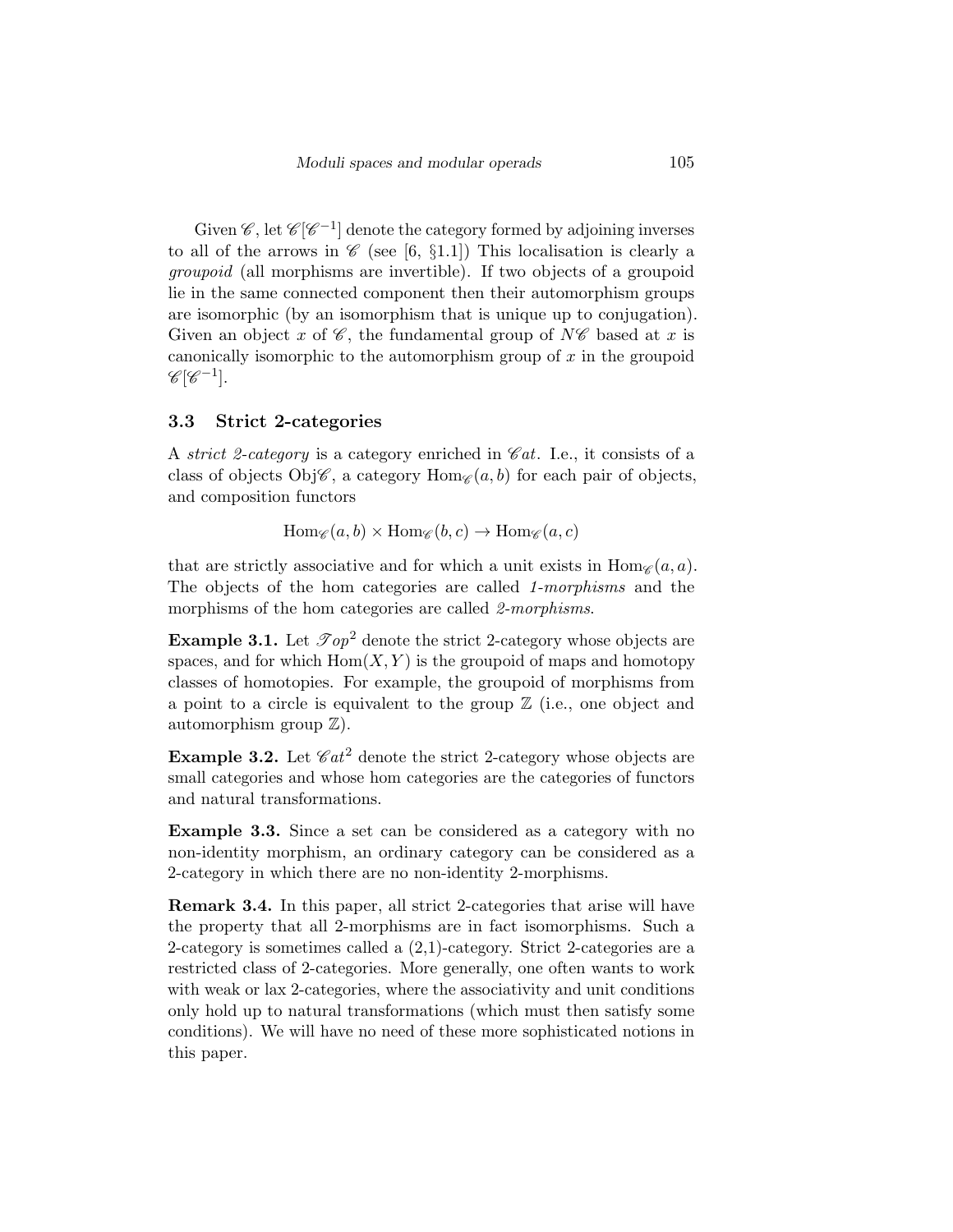106 Jeffrey Giansiracusa

A strict 2-functor between strict 2-categories  $F : \mathscr{C} \to \mathscr{D}$  is a map  $F:Obj\mathscr{C} \to \mathscr{D}$  together with a functor  $Hom(a, b) \to Hom(F(a), F(b))$ for each pair of objects such that these functors are strictly compatible with the composition functors. We will usually abbreviate and call this a functor.

We will leave it as an exercise to spell out precisely what a natural transformation between strict 2-functors is.

A strict 2-category  $\mathscr C$  has a nerve  $N(\mathscr C)$  that is a bisimplicial set. It is constructed as follows. First one replaces all the hom categories with their nerves to obtain a simplicial category. Then the nerve of this simplicial category yields a bisimplicial set that is the nerve of  $\mathscr{C}$ . As in the case of 1-categories, a strict 2-functor induces a map of nerves, and a natural transformation induces a homotopy. In particular, observe that if  $F: \mathscr{C} \to \mathscr{C}at^2$  is a strict 2-functor then taking the realisation of the nerve pointwise yields a strict 2-functor  $\mathscr{C} \to \mathscr{T} \mathscr{O} p^2$ .

#### 3.4 Over categories and Quillen's Theorems A and B

Let  $F: \mathscr{A} \to \mathscr{B}$  be a functor. Given an object  $b \in \mathscr{B}$ , one can define a category of objects in  $\mathscr A$  over b. This is denoted  $F \downarrow b$  (or  $\mathscr B \downarrow b$  when  $F$  is the identity functor) and is called the *over category of*  $F$  based at b (some people instead call it the comma category). Its objects are pairs consisting of an object  $a \in \mathscr{A}$  and a morphism  $g : F(a) \to b$  in B. A morphism from  $F(a) \stackrel{g}{\to} b$  to  $F(a') \stackrel{g'}{\to} b$  consists of a morphism  $h: a \to a'$  in  $\mathscr A$  such that the diagram

$$
F(a) \xrightarrow{F(h)} F(a')
$$
  
 $g \searrow \swarrow g'$ 

in  $\mathscr B$  commutes. Observe that a morphism  $f : b \to b'$  in  $\mathscr B$  induces a functor  $f_* : (F \downarrow b) \to (F \downarrow b')$ . There is also a canonical projection functor  $(F \downarrow b) \rightarrow \mathscr{A}$  given by forgetting the morphism to b.

Over categories can be thought of as a category-theoretic analogue of homotopy fibres. In fact, Quillen's Theorems A and B are instances of this analogy. If the homotopy fibre of a map is contractible then the map is a weak equivalence.

**Theorem 3.1** (Quillen's Theorem A). Let  $F : \mathscr{A} \to \mathscr{B}$  be a functor and suppose that for each object b of  $\mathscr B$  the nerve of the over category  $F \downarrow b$  is contractible. Then F induces a weak equivalence of nerves.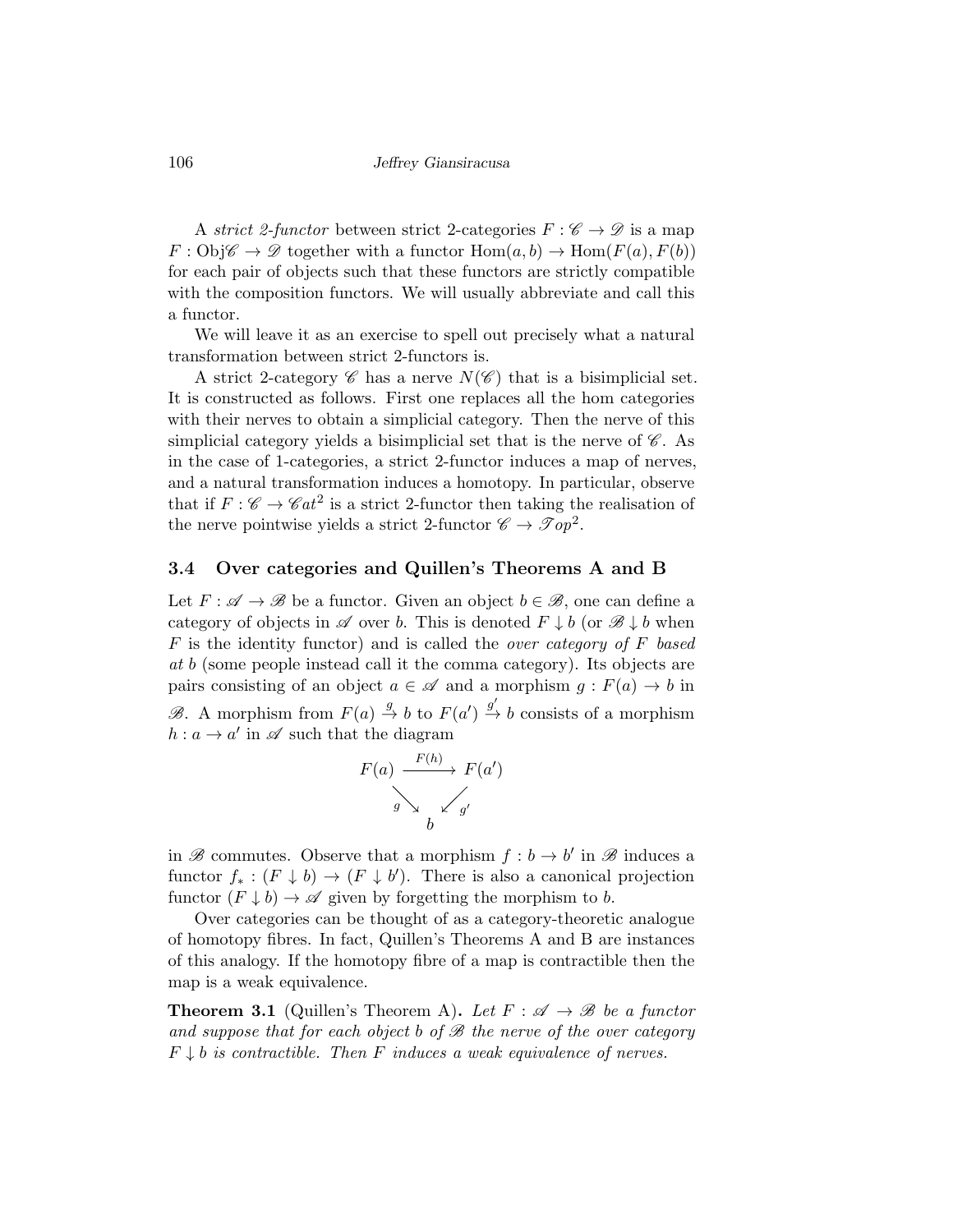This is a special case of a more general theorem that allows one to identify the homotopy fibre of a map of nerves induced by a functor.

**Theorem 3.2** (Quillen's Theorem B). Let  $F : \mathscr{A} \to \mathscr{B}$  be a functor and suppose for each morphism  $f : b \to b'$  in  $\mathscr B$  the corresponding functor  $f_* : (F \downarrow b) \rightarrow (F \downarrow b')$  induces a weak equivalence of nerves. Then  $(F \downarrow b) \rightarrow \mathscr{A} \rightarrow \mathscr{B}$  is a homotopy fibre sequence.

The construction of over categories and Quillen's Theorems A and B have extensions to strict 2-categories. See [1] and [2] for details. Given a strict 2-functor  $F : \mathcal{A} \to \mathcal{B}$  and an object  $x \in \mathrm{Obj}\mathcal{B}$ , there is an over 2-category  $(F \downarrow x)$ . It objects are pairs  $(a \in \text{Obj}A, f : F(a) \to x)$ . A morphism from  $F(a_1) \stackrel{f_1}{\rightarrow} x$  to  $F(a_2) \stackrel{f_2}{\rightarrow} x$  consists of a morphism  $g$ :  $a_1 \rightarrow a_2$  in A and a 2-morphism in B from  $f_1$  to  $f_2 \circ F(g)$ . A 1-morphism  $x \to x'$  in B induces a strict translation 2-functor  $(F \downarrow x) \to (F \downarrow x')$ .

**Theorem 3.3** (Theorem B for 2-categories, [2]). If all of the translation functors induce homotopy equivalences then

$$
N(F \downarrow x) \to N(\mathcal{A}) \to N(\mathcal{B})
$$

is a homotopy fibre sequence for any object x.

### 3.5 Left Kan extension

Let  $\mathscr{A}, \mathscr{B}, \mathscr{C}$  be categories. Given a functor  $f : \mathscr{A} \to \mathscr{B}$ , precomposition with f sends a functor  $\mathscr{B} \to \mathscr{C}$  to a functor  $\mathscr{A} \to \mathscr{C}$ . This defines a functor

$$
f^*: Fun(\mathscr{B}, \mathscr{C}) \to Fun(\mathscr{A}, \mathscr{C}).
$$

It turns out that this  $f^*$  admits a left adjoint  $f_!$ , which is called the *left* Kan extension.

### 3.6 Left Kan extensions and homotopy left Kan extensions

Let  $\mathscr A$ ,  $\mathscr B$  and  $\mathscr C$  be categories with  $\mathscr C$  cocomplete. Consider functors

$$
\begin{array}{c}\n\mathscr{A} \xrightarrow{F} \mathscr{C} \\
G \downarrow \\
\mathscr{B}.\n\end{array}
$$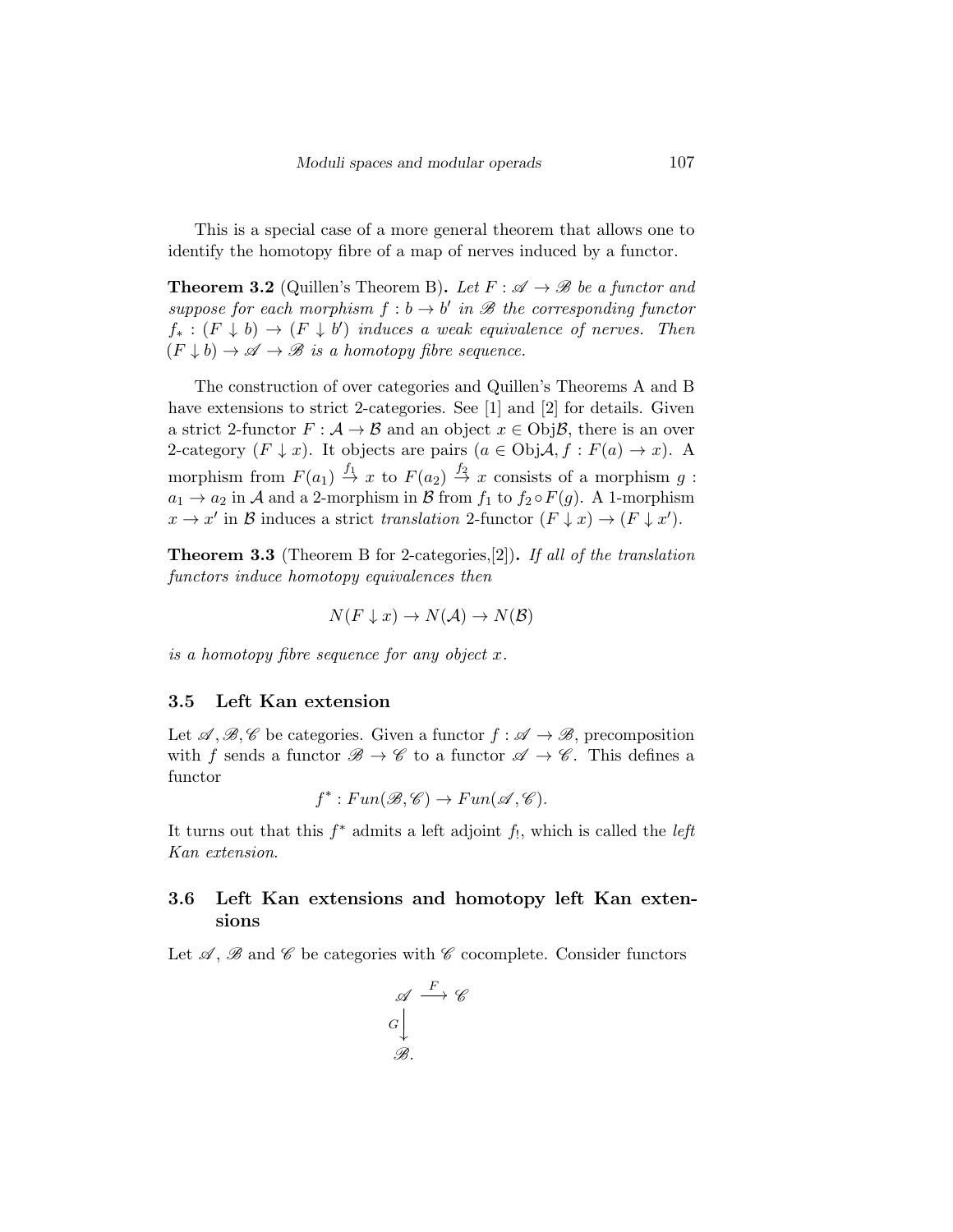Recall that the **left Kan extension** of  $F$  along  $G$  is a functor

$$
G_!F\colon\thinspace\mathscr B\to\mathscr C
$$

defined on objects by the colimit

$$
G_!F(b) = \operatorname*{colim}_{(G \downarrow b)} F \circ j_b,
$$

where  $(G \downarrow b)$  is the comma category of objects in  $\mathscr C$  over b and  $j_b$ :  $(G \downarrow b)$  $b) \rightarrow \mathscr{C}$  forgets the morphism to b (to simplify the notation we will often omit writing  $j<sub>b</sub>$ ). Left Kan extensions possess a universal property: the functor  $G_1F$  comes with a natural transformation

$$
F \Rightarrow G_!F \circ P
$$

that is initial among natural transformations from  $F$  to functors factoring through P.

If  $\mathscr C$  is a Quillen model category (such as topological spaces or chain complexes) then there is a homotopy invariant (or, derived) version known as the **homotopy left Kan extension**  $\mathbb{L}G_1F$ ; it is given by the formula

$$
\mathbb{L}G_!F(b) = \operatorname*{hocolim}_{(G \downarrow b)} F \circ j_b.
$$

This construction is homotopy invariant in the following sense: a natural transformation  $F \to F'$  that is a pointwise homotopy equivalence induces a natural transformation  $\mathbb{L} G_!F \to \mathbb{L} G_!F'$  that is also a pointwise homotopy equivalence. In fact, this is the left derived functor of left Kan extension with respect to the projective model structure on the functor categories.

There is a homotopy coherent version of the universal property for homotopy left Kan extensions. See [5, Proposition 6.1] for the details.

Note that there is a "Fubini theorem" for both ordinary and homotopy colimits,

 $\operatorname{colim}_{\mathscr{A}} F \cong \operatorname{colim}_{\mathscr{B}} G_!F \quad \text{and} \quad \operatorname{hocolim}_{\mathscr{A}} F \stackrel{\simeq}{\to} \operatorname{hocolim}_{\mathscr{B}} \mathbb{L} G_!F.$ 

## 3.7 Homotopy colimits, the Grothendieck construction and Thomason's Theorem

At several points we shall be taking homotopy colimits of diagrams in  $\mathcal{T}_{op}$  obtained from diagrams in  $\mathcal{C}_{at}$  by applying the classifying space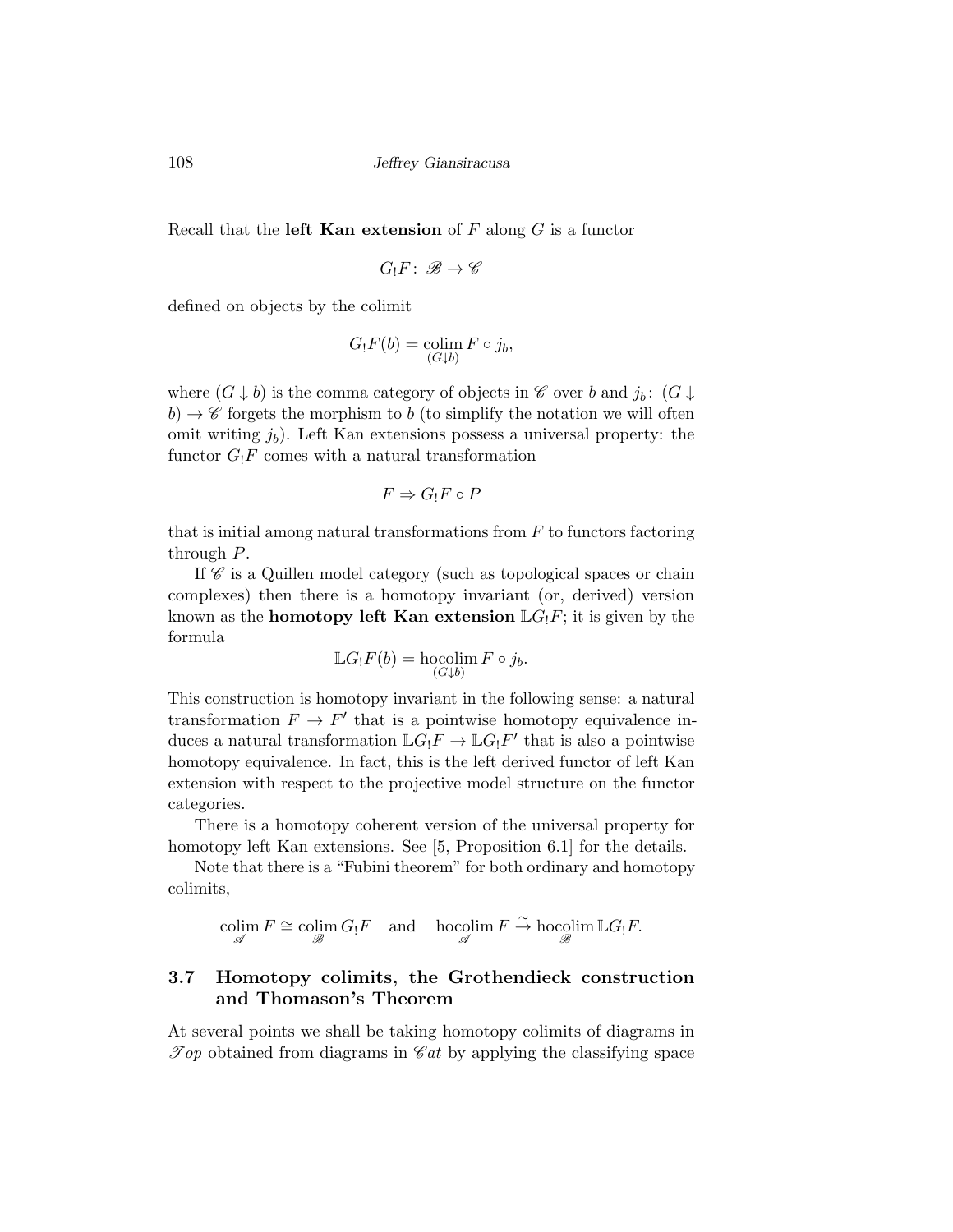functor  $B$  (i.e. geometric realisation of the nerve) pointwise. Here we briefly recall a couple of useful tools for this situation.

Given a functor  $F: \mathscr{C} \to \mathscr{C}at$ , the **Grothendieck construction** on F, denoted  $\int_{\mathscr{C}} F$  is the category in which objects are pairs  $(x \in$  $\mathscr{C}, y \in F(x)$ , and a morphism  $(x, y) \to (x', y')$  consists of an arrow  $f \in \hom_{\mathscr{C}}(x, x')$  and an arrow  $g \in \hom_{F(x')}(f_*y, y')$ . This construction satisfies an associativity condition: if  $F: \mathscr{C} \to \mathscr{C}at$  and  $G: \int_{\mathscr{C}} F \to \mathscr{C}at$ are functors then sending  $c \in \text{Obj}\mathscr{C}$  to  $\int_{F(c)} G$  defines a functor  $\int_F G$ :  $\mathscr{C} \to \mathscr{C}at$  and there is a natural equivalence of categories

$$
\int_{\int_{\mathscr{C}} F} G \simeq \int_{\mathscr{C}} \left( \int_{F} G \right).
$$

Thomason's Theorem [11, Theorem 1.2] asserts that there is a natural homotopy equivalence,

$$
\operatornamewithlimits{hocolim}_{\mathscr C} BF \stackrel{\simeq}{\longrightarrow} B\left(\int_{\mathscr C} F\right).
$$

As a special case, if  $\mathscr C$  is actually a group G (a category with a single object  $*$  and all arrows invertible), then  $BF(*)$  is a space with a G action, and  $B(\int_G \mathscr{F})$  is homotopy equivalent to the homotopy quotient  $(B\mathscr{F}(*))_{hG}$ .

If  $\mathscr{C} = \Delta^{op}_{semi}$  then F is a semi-simplicial category, BF is a semisimplicial space, and  $B(\int_{\Delta_{semi}} F) \simeq$  hocolim  $BF$  is equivalent to the geometric realisation of this semi-simplicial space.

There is a 2-categorical version of the above. First of all, given a strict 2-category  $\mathscr C$  and a strict 2-functor  $F : \mathscr C \to \mathscr C \mathscr a t^2$  there is a Grothendieck construction that produces a strict 2-category  $\int_{\mathscr{C}} F$  over  $\mathscr{C}$ . An object of  $\int_{\mathscr{C}} F$  is a pair  $(x \in \text{Obj}\mathscr{C}, y \in \text{Obj}F(x)$ . A 1-morphism  $(x, y) \rightarrow (x', y')$  is a pair  $(f_1, f_2)$ , where  $f_1 : x \rightarrow x'$  is a 1-morphism in  $\mathscr{C}$  and  $f_2$ :  $F(f_1)(y) \to y'$  is a morphism in  $F(x')$ . A 2-morphism  $(f_1, f_2) \rightarrow (g_1, g_2)$  consists of a 2-morphism  $\alpha : f_1 \Rightarrow g_1$  in  $\mathscr{C}$  (which gives a natural transformation  $\alpha_*$  from  $F(f_1)$  to  $F(g_1)$  such that the diagram (in  $F(x')$ )

$$
F(f_1)(y) \xrightarrow{f_2} y'
$$
  
\n
$$
\alpha_* \downarrow \qquad \qquad \nearrow
$$
  
\n
$$
F(g_1)(y)
$$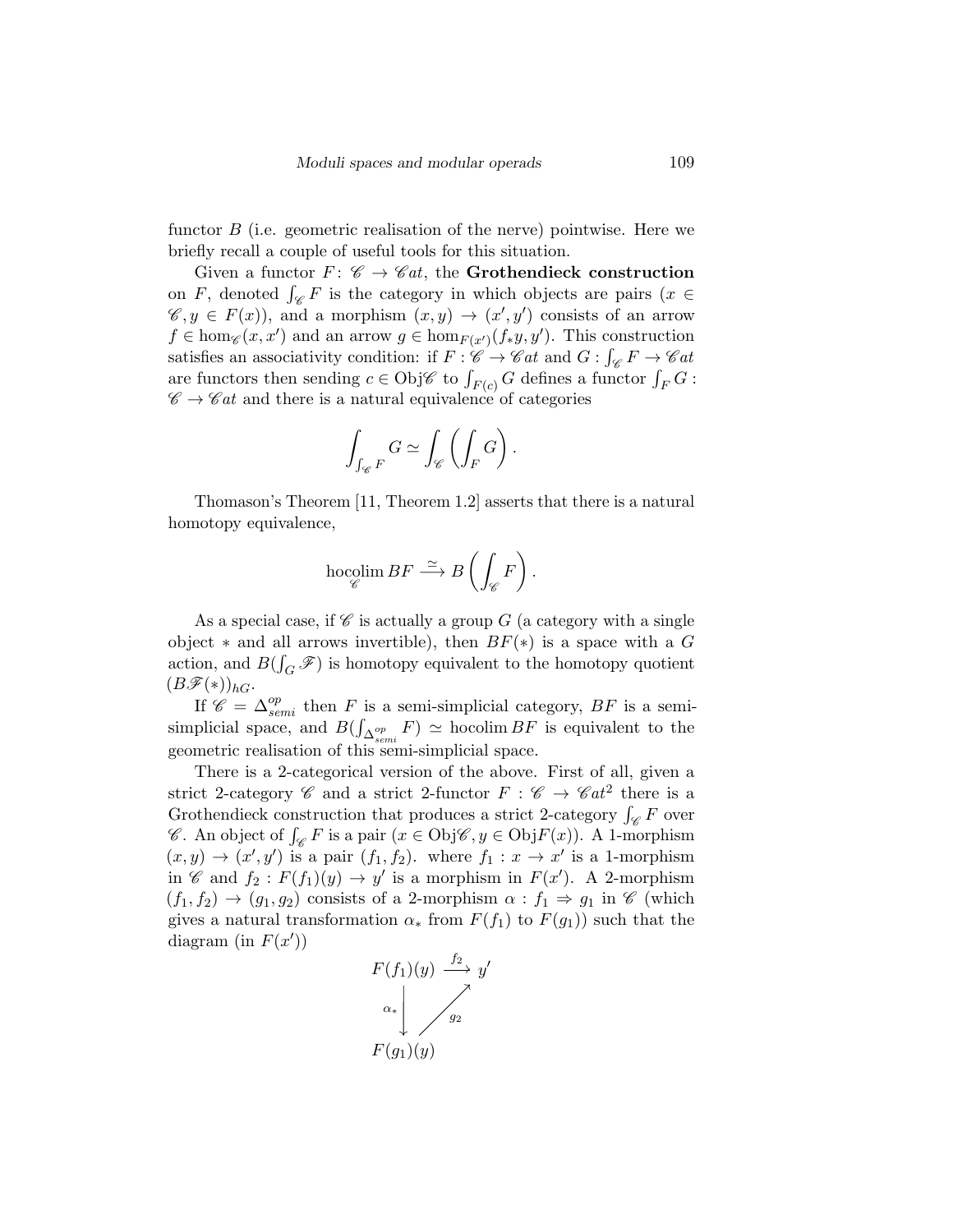110 Jeffrey Giansiracusa

commutes. This 2-categorical Grothendieck construction satisfies the obvious analogue of the associativity condition satisfied by the 1-categorical construction. Also, a 2-functor  $\mathscr{C} \to \mathscr{T} \circ p^2$  has a homotopy colimit, and a 2-categorical version of Thomason's theorem holds [2]: if  $F : \mathscr{C} \to \mathscr{C}at^2$ is a 2-functor then

$$
\operatorname*{hocolim}_{\mathscr{C}} BF \simeq B\int_{\mathscr{C}} F.
$$

We again refer the reader to [2] and the references there for further details.

#### 3.8 Graphs and Costello's graph category

For us, a *graph*  $\Gamma$  will consist of a set V of vertices, a set H of half-edges, an incidence map in :  $H \to V$ , and an involution  $\iota : H \to H$ , called the edge flip, that specifies how the half-edges are glued together. The free orbits of  $\iota$  are the *edges* of the graph, denoted  $E(\Gamma)$ , so each edge consists of a pair of half-edges. The fixed points are called the legs and are denoted  $L(\Gamma)$ . The incidence map sends each half-edge to the vertex that it meets. A graph  $\Gamma$  has a topological realisation  $|\Gamma|$  as a 1-dimensional CW complex with a 0-cell for each vertex and a 1-cell for each edge and leg. A graph is a tree if its topological realisation is contractible, and a forest if it is a union of trees.

A corolla is a graph that consists of a single vertex and a number of legs incident at it. If a graph is a disjoint union of corollas then the edge flip map is the identity and so giving a union of corollas is equivalent to giving a triple  $(V, H, \text{in} : V \to H)$ . Associated with a graph  $\Gamma$  are two disjoint unions of corollas. The first is given by forgetting the edge flip and is denoted  $\nu(\Gamma)$  (cutting each edge into a pair of legs). The second is denoted  $\pi_0\Gamma$ ; it has one vertex for each connected component of the graph and one leg for each leg of the original graph Γ.

Costello  $[8]$  introduced a category *Graphs* in which the objects are disjoint unions of corollas and morphisms are given by graphs. In intuitive terms, we think of a morphism as assembling a bunch of corollas into a graph  $\Gamma$  followed by contracting all edges so that what remains is again a union of corollas (the result is  $\pi_0\Gamma$ ). Composition of morphisms is defined by iterating this process. More precisely, the objects are triples,  $(V, H, \text{in} : V \to H)$ ; a morphism from  $(V_1, H_1, \text{in}_1 : V_1 \to H_1)$ to  $(V_2, H_2, \text{in}_2 : V_2 \to H_2)$  is represented by a graph  $\Gamma$  together with an isomorphism from the source to  $\nu(\Gamma)$  and an isomorphism from the target to  $\pi_0 \Gamma$ . There is an obvious notion of equivalence on these data and the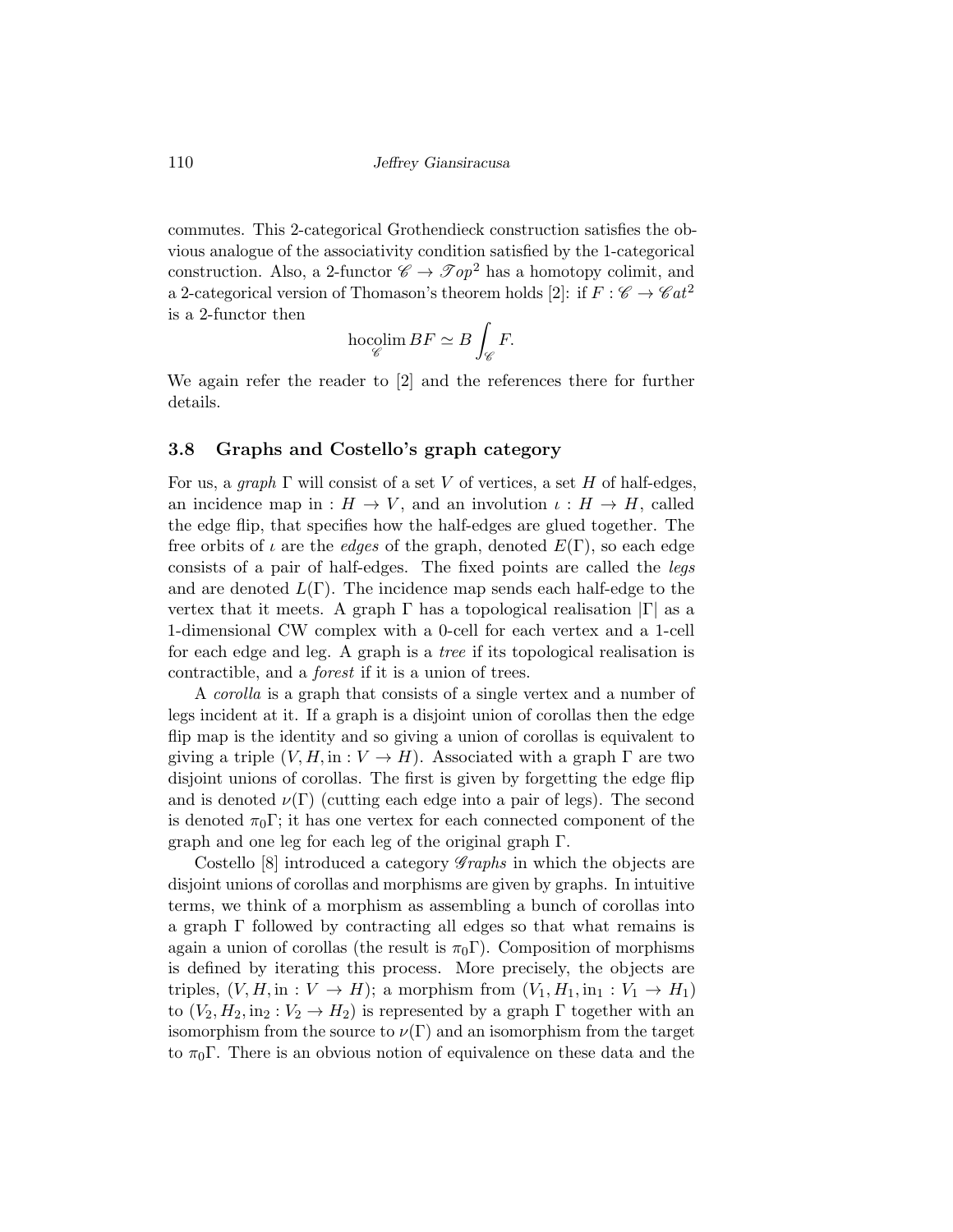set of morphisms is defined as the set of equivalence classes. Alternatively, one can describe the set of morphisms as follows. A morphism consists of involution a on  $H_1$  so that  $(V_1, H_1, \text{in}_1 : V_1 \to H_1, a)$  defines a graph Γ together with an isomorphism of  $\pi_0$ Γ with the union of corollas corresponding to the target. To define the composition of morphisms we use this second description. A composable pair of morphisms is given by a union of corollas, an involution  $a_1$  on the half edges, and then a second involution  $a_2$  on the set of fixed points of the first. The composition is given by the involution that is equal to  $a_1$  on the free orbits of  $a_1$  and is equal to  $a_2$  on the fixed points of  $a_1$ .

Graphs also form a category in a different way, where the objects are graphs and the morphisms are given by contracting a set of tree subgraphs to points.

Disjoint union makes *Graphs* into a symmetric monoidal category. We will be interested in the symmetric monoidal subcategory  $\mathscr{F}orests$  $\mathscr{G}raphs$  which has only those objects containing no 0-valent components (i.e., no isolated vertices) and only those morphisms that are forests (i.e., disjoint unions of trees); the inclusion functor will be denoted  $\ell$ . We will also be interested in the over category of this inclusion. Fix a union of corollas x and consider the over category  $\ell \downarrow x$ .

**Proposition 3.5.** The category  $\ell \downarrow x$  is canonically equivalent to the category whose objects are graphs with legs identified with the legs of  $x$ and whose morphism are given by contracting a collection of disjoint trees down to points.

#### 3.9 Coloured graphs

Fix a set  $\Lambda$  of colours. A  $\Lambda$ -coloured graph is a graph together with an element of Λ assigned to each edge and each leg. One can form a category of  $\Lambda$ -coloured graphs, generalised Costello's category  $\mathscr{G}raphs$ , in which the objects are disjoint unions of corollas and the morphisms are coloured graphs.

#### 3.10 Cyclic and modular operads as functors

Costello introduced his categories of graphs in order to reformulate the definition of cyclic and modular operads in terms more amenable to doing homotopy theoretic constructions.

**Proposition 3.6.** The category of cyclic operads in  $\mathscr C$  is equivalent to the category of symmetric monoidal functors  $\mathscr{F}orests \rightarrow \mathscr{C}$ , and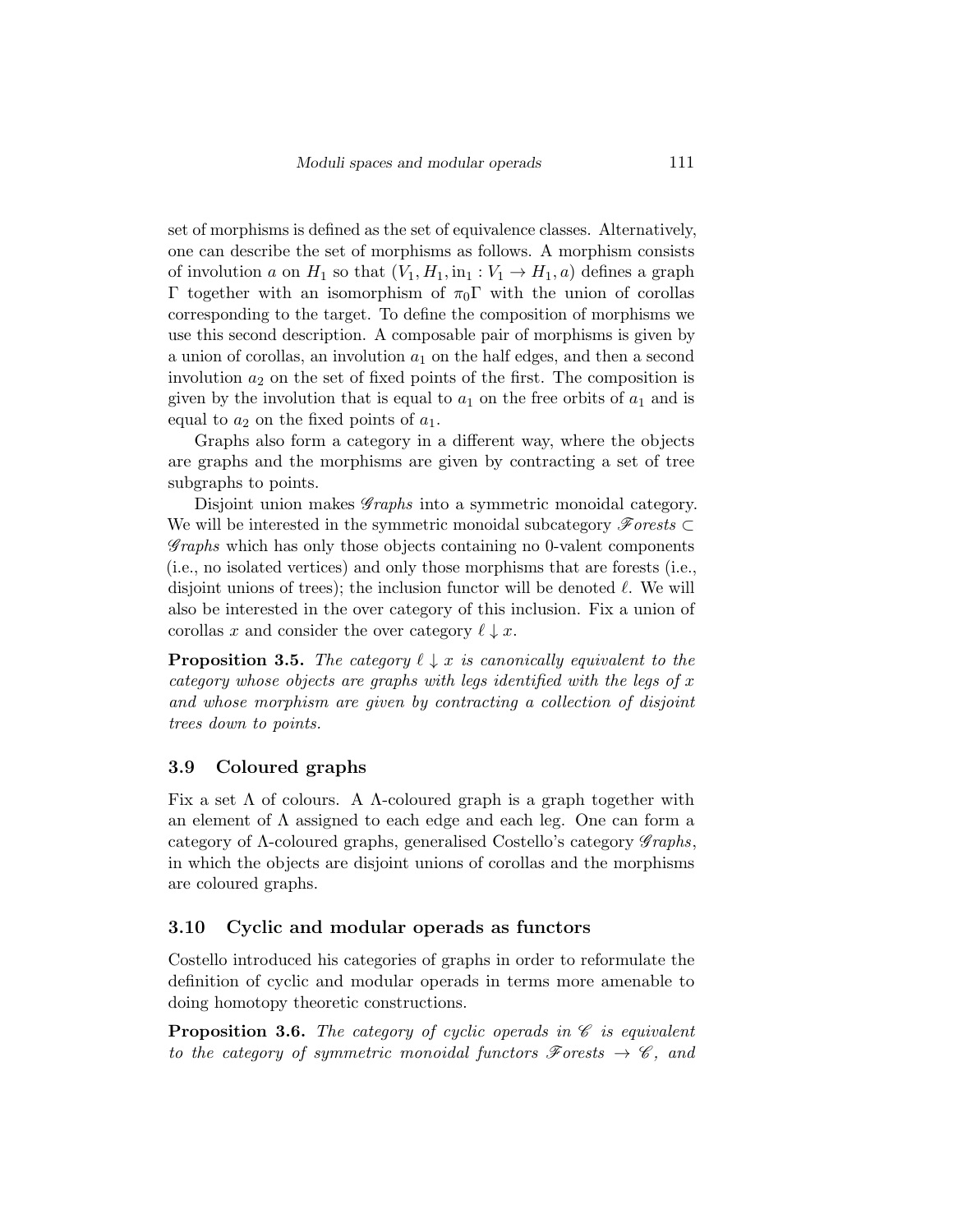the category of modular operads in  $\mathscr C$  is equivalent to the category of symmetric monoidal functors  $\mathscr{G}$ raphs  $\rightarrow \mathscr{C}$ .

The idea is that a cyclic (or modular) operad  $P$  determines a functor by sending the *n*-corolla  $*_n$  to the space  $\mathcal{P}(n)$ , and it sends a disjoint union of several corollas  $*_{n_1} \sqcup \cdots \sqcup *_{{n_k}}$  to the product  $\mathcal{P}(n_1) \otimes \cdots \otimes \mathcal{P}(n_k)$ . Gluing legs together is sent to the map induced by the corresponding composition map.

Coloured cyclic and modular operads can of course also be described as symmetric monoidal functors, using the categories of coloured graphs.

### 3.11 Some examples: the commutative and associative operads

We will mainly be concerned with the case when the ambient category in which our operads live is the category  $\mathscr{Top}$  of topological spaces.

The *commutative operad Comm* is the cyclic operad that is the constant functor  $\mathscr{G}_r \to \mathscr{T}_{op}$  sending each graph to a single point  $\ast$ . Clearly the commutative operad can also be considered as a modular operad.

A ribbon structure on a graph is a choice of cyclic ordering of the half-edges incident at each vertex. A graph with ribbon structure is called a ribbon graph. The associative operad Assoc is the cyclic operad that sends each graph  $\gamma$  to the discrete space consisting of one point for each ribbon structure on  $\gamma$ . It is not hard to see that if  $\gamma \to \gamma'$ is a contraction of a tree subgraph then there is a canonical bijection between ribbon structures on  $\gamma$  and on  $\gamma'$ . There is also a canonical bijection between ribbon structures on  $\gamma$  and on its atomisation, and this provides the natural isomorphism required in the definition of a cyclic operad.

#### 3.12 Modular envelopes

Restriction from  $\mathscr{G}raphs$  to  $\mathscr{F}orests$  defines a forgetful functor from modular operads to cyclic operads. This functor admits a left adjoint, Mod, called the modular envelope. We think of the modular envelope of a cyclic operad as the modular operad it freely generates. The modular envelope can be constructed via left Kan extension along the inclusion  $\mathscr{F}orests \hookrightarrow \mathscr{G}raphs.$ 

By replacing the Kan extension with the derived Kan extension, we have the derived modular envelope functor LMod.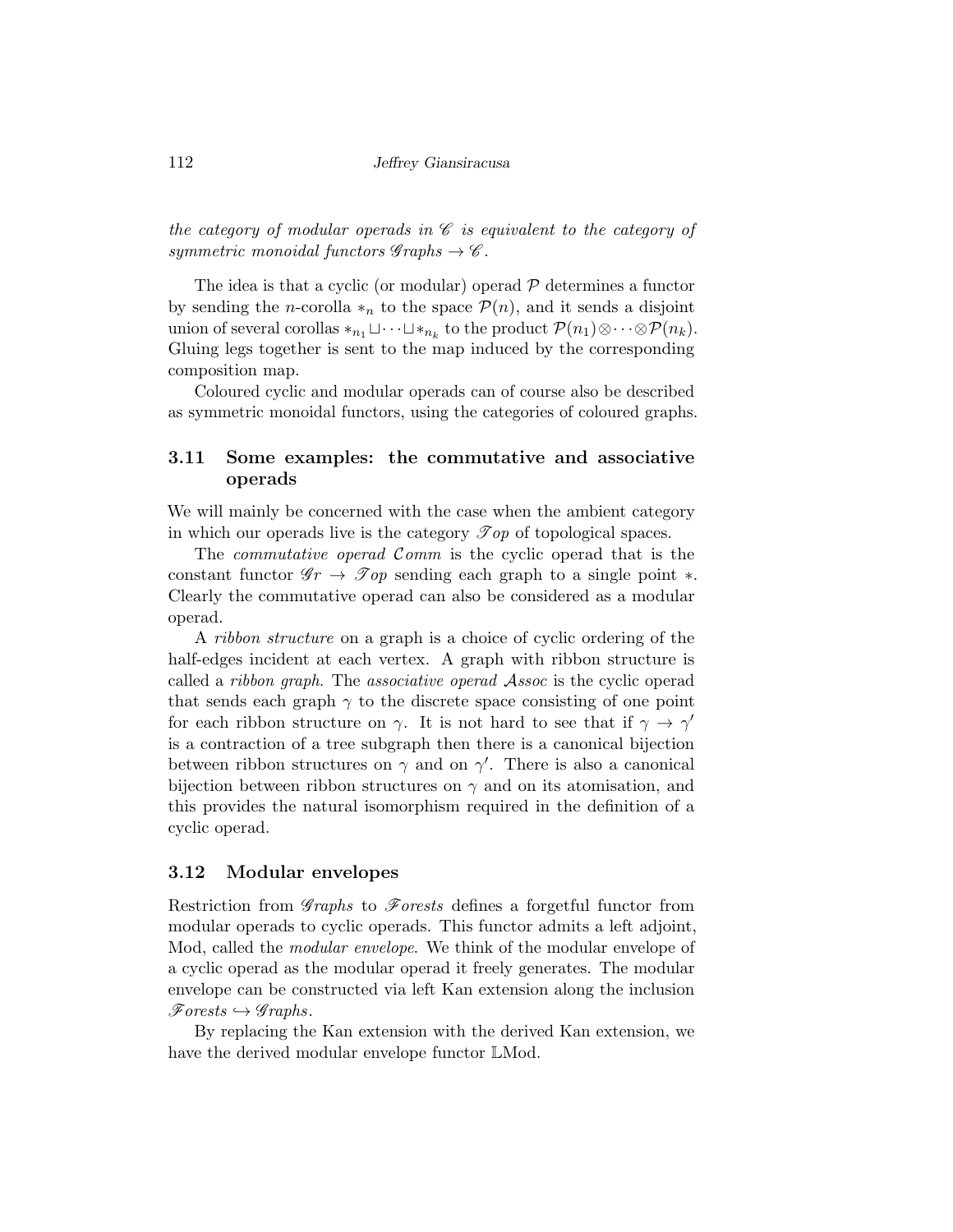### 4 Moduli of geometric structures on surfaces

#### 4.1 Surfaces with collars

Let  $\Sigma$  be a surface with boundary and corners (by *corners*, we mean that it is locally modelled on the positive quadrant  $[0, \infty)^2 \subset \mathbb{R}^2$ . The boundary of  $\Sigma$  is canonically partitioned into smooth strata, each of which is either a circle of an interval. A *boundary interval* is a boundary stratum that is an interval. Let  $J \subset \Sigma$  be a boundary interval. A collar of J is a smooth embedding  $\phi$  of  $(-1,0] \times [0,1]$  into  $\Sigma$  that sends boundary to boundary and is a diffeomorphism of  $\{0\} \times [0, 1]$  onto J. A surface equipped with a finite set of disjoint boundary intervals equipped with disjoint collars is called a *collared surface*. If the collars are labelled by a set I then we call the surface I-collared.

Suppose  $\Sigma_1$  and  $\Sigma_2$  are *I*-collared surfaces. A diffeomorphism of *I*collared surfaces  $\Sigma_1 \rightarrow \Sigma_2$  is a diffeomorphism of the underlying surfaces that respects the labelling and parametrization of the collars.

Suppose  $\Sigma$  is a surface with disjoint boundary intervals  $J_1$  and  $J_2$ equipped with disjoint collars  $\phi_2$  and  $\phi_2$  respectively. One can glue these two boundary intervals together and obtain a new smooth surface. This is done as follows: let  $\Sigma' = \Sigma \setminus (J_1 \cup J_2) / \sim$ , where we identify  $\phi_1(x)$ with  $\phi_2(x)$  for each  $x \in (-1,0) \times [0,1]$ .

### 4.2 Sheaves of geometric structures

Let  $\mathscr{S}urf$  be the category enriched in  $\mathscr{Top}$  of finite type surfaces (possibly with boundary and corners) and open embeddings.

**Definition 4.1.** A smooth sheaf  $\psi$  on  $\widetilde{\mathscr{S}uf}$  is an enriched functor  $\mathscr{S}urf \to \mathscr{T} op$  that sends pushout squares to homotopy pullback squares.

Remark 4.2. Smooth sheaves of this type have been studied in [3], where they are called *homotopy sheaves* and their relation with Goodwillie-Weiss embedding calculus of functors is explored. This notion also could go under the name of ∞-stacks.

Here we will think of the space  $\psi(\Sigma)$  as the space of geometric structures of a given type on  $\Sigma$ . Below is a list of interesting examples of some of the kinds of structures that one can consider within this definition.

**Example 4.3.** 1. Orientations:  $\psi(\Sigma)$  is the set of orientations on  $\Sigma$ .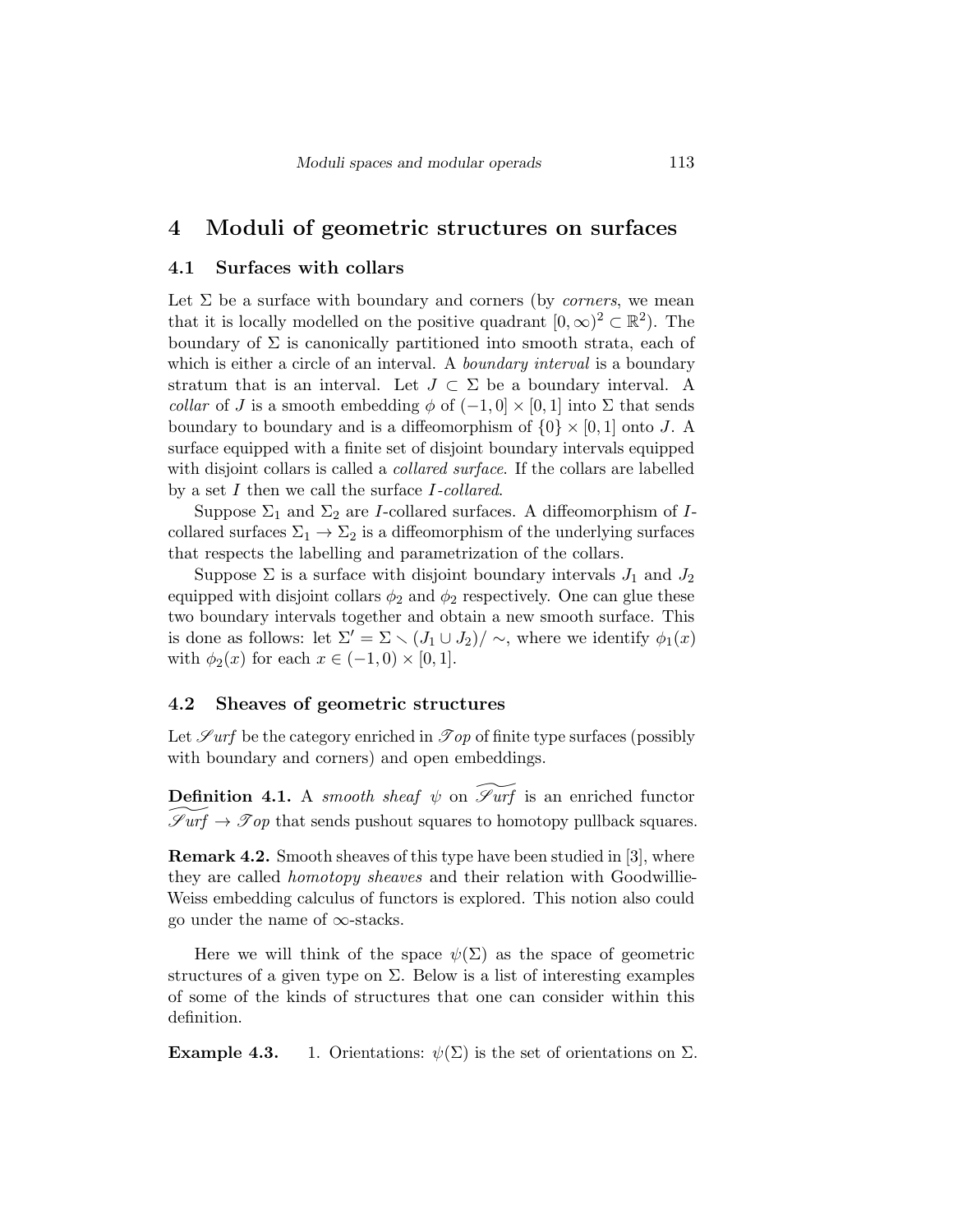#### 114 Jeffrey Giansiracusa

- 2. Almost complex structures: Since the space of almost complex structures (for a fixed orientation) is contractible, this is equivalent to simply taking orientations.
- 3. Principal G-bundles: The space associated with a surface  $\Sigma$  is the space of maps  $\Sigma \to BG$ .
- 4. Maps to a background space X: The space  $\psi(\Sigma)$  is the space of maps  $\Sigma \to X$ .
- 5. Spin, Spin $^c$  and  $r$ -spin can all be described in terms of the space of lifts of the classifying map  $\Sigma \to BSO(2)$  of the tangent bundle.
- 6. Foliations:  $\psi(\Sigma)$  is the geometric realization of the simplicial space whose space of *p*-simplices is the space of codimension 2 foliations of  $\Sigma \times \Delta^p$  that are transverse to the boundary of the simplex.<sup>1</sup>

One way to produce examples of smooth sheaves is to take sections of a bundle that is functorially associated with the tangent bundle. Let X be a space with an action of  $GL_2(\mathbb{R})$ . Given a surface  $\Sigma$ , let  $P \to \Sigma$ be the  $GL_2(\mathbb{R})$ -principal bundle associated with the tangent bundle and consider the bundle  $P \times_{GL_2(\mathbb{R})} X \to \Sigma$ .

**Proposition 4.4.** Sending  $\Sigma$  to the space of sections of  $P \times_{GL_2(\mathbb{R})} X$ (with the compact-open topology) defines a smooth sheaf  $\psi_X$  on  $\mathscr{S}\text{urf}$ . Similarly, if X is a smooth manifold on which  $GL_2(\mathbb{R})$  acts smoothly, then sending  $\Sigma$  to the space of smooth sections (with the smooth topology) defines a smooth sheaf.

Those smooth sheaves arising in this way will be called *tangential*.

**Remark 4.5.** A priori, the definition of a smooth sheaf appears more general than the definition of tangential smooth sheaf. Not every smooth sheaf is tangential, such as the example of foliations in the list above. However, every smooth sheaf admits a tangnetial approximation and sometimes the approximation is actually equivalent to the original sheaf. In more detail, as described in [4, p. 16–17], given an smooth sheaf  $\psi$ , there is associated a tangential sheaf  $\tau\psi$  and a canonical comparison morphism  $\psi \to \tau \psi$ . Moreover, (a version of) Gromov's *h*-principle gives conditions under which this comparison morphism is a weak equivalence of sheaves.

<sup>&</sup>lt;sup>1</sup>The author thanks the referee for suggesting the inclusion of this example.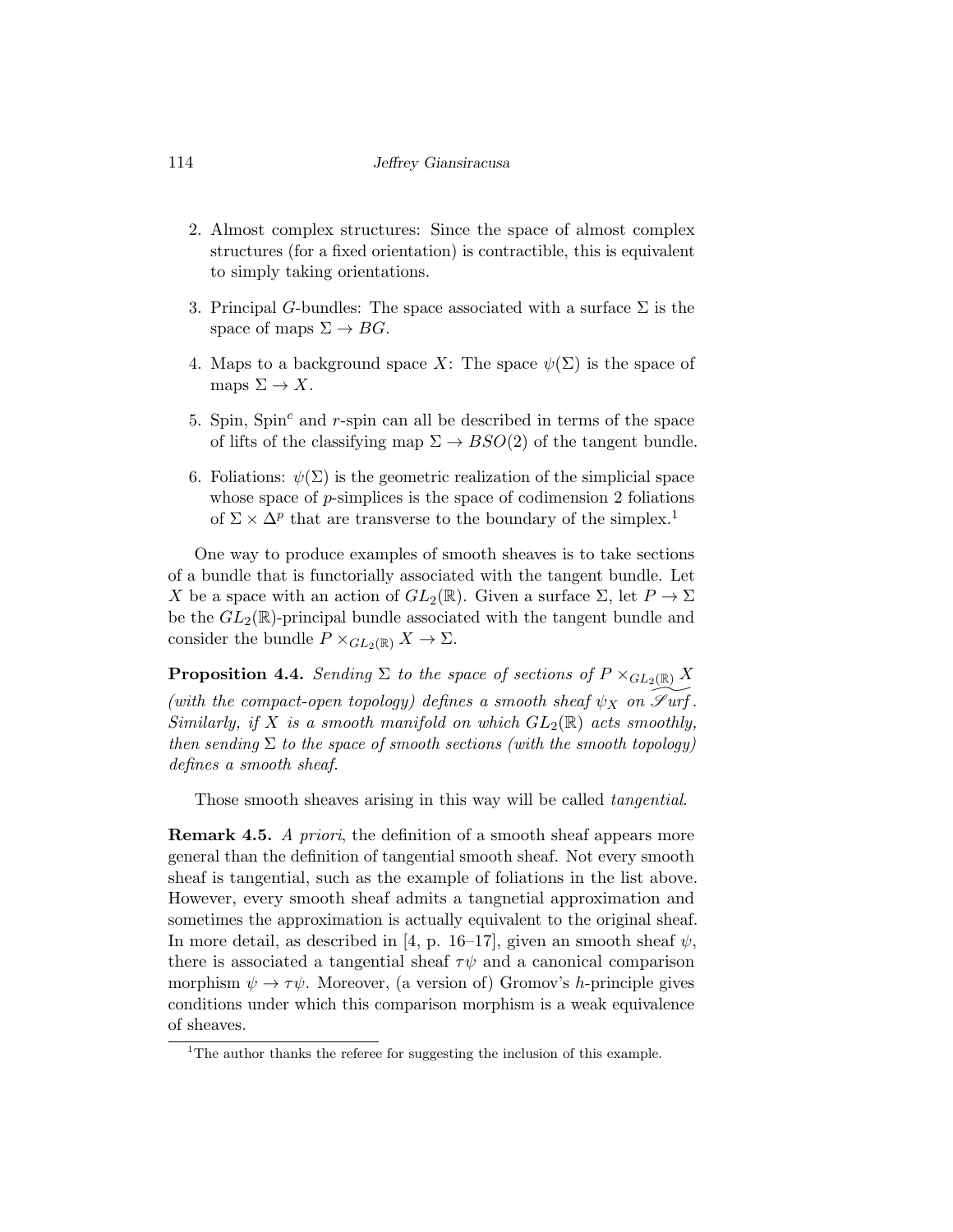A smooth sheaf  $\psi$  will be called *connected* if  $\psi((-1,0) \times I)$  is connected. Assuming  $\psi$  is connected, we can choose a basepoint  $* \in$  $\psi((-1,0) \times I)$ . Suppose  $J \subset \partial \Sigma$  is a boundary interval equipped with a collar  $\phi$ . We say that a section  $s \in \psi(\Sigma)$  is *trivial at* J if  $\phi^*(s)$  restricts to the chosen basepoint  $*$  on  $(-1,0) \times I$ .

Remark 4.6. In proving the main theorem of this paper, the assumption that  $\psi$  is connected can be discarded if one is willing to work with coloured cyclic and modular operads instead of ordinary (single colour) cyclic and modular operads.

If  $\Sigma$  is a surface equipped with a collection of disjoint collared boundary intervals  $\{J_1, \ldots, J_n\}$ , we write

$$
\psi(\Sigma) \subset \psi(\Sigma)
$$

for the subspace consisting of sections that are trivial at the boundary intervals  $J_i$ .

#### 4.3 The monoid of geometric structures on a strip

Consider the unit square  $I \times I$  equipped with a collar at each of the intervals  $\{0\} \times I$  and  $\{1\} \times I$  oriented in the same direction. We write  $A_{\psi}$  for the space  $\psi'(I \times I)$  of sections that are trivial at each side of the square because this space will play a particularly important role in the results ahead.

**Proposition 4.7.** Gluing squares side to side endows the space  $A_{\psi}$ with an  $A_{\infty}$  composition making it into a group-like  $A_{\infty}$  monoid; the homotopy inverse map is induced by rotating the square 180 degrees. Fixing a collared boundary interval J on a surface  $\Sigma$ , there is a right  $A_{\infty}$  action of  $A_{\psi}$  on  $\psi(\Sigma)$  by gluing the right side of a square to J, and a left  $A_{\infty}$  action given gluing the left edge of a square to J.

We will not spell out the proof of this here; it is straightforward but technical because of the necessity of using some machinery to handle  $A_{\infty}$  monoids and their actions.

**Proposition 4.8.** Let  $J_1$  and  $J_2$  be two disjointly collared boundary intervals on a surface  $\Sigma$ , and let  $\Sigma'$  be the result of gluing  $J_1$  to  $J_2$ . There is a homotopy equivalence

$$
\psi(\Sigma') \sim \widetilde{\psi}(\Sigma)_{hA_{\psi}}
$$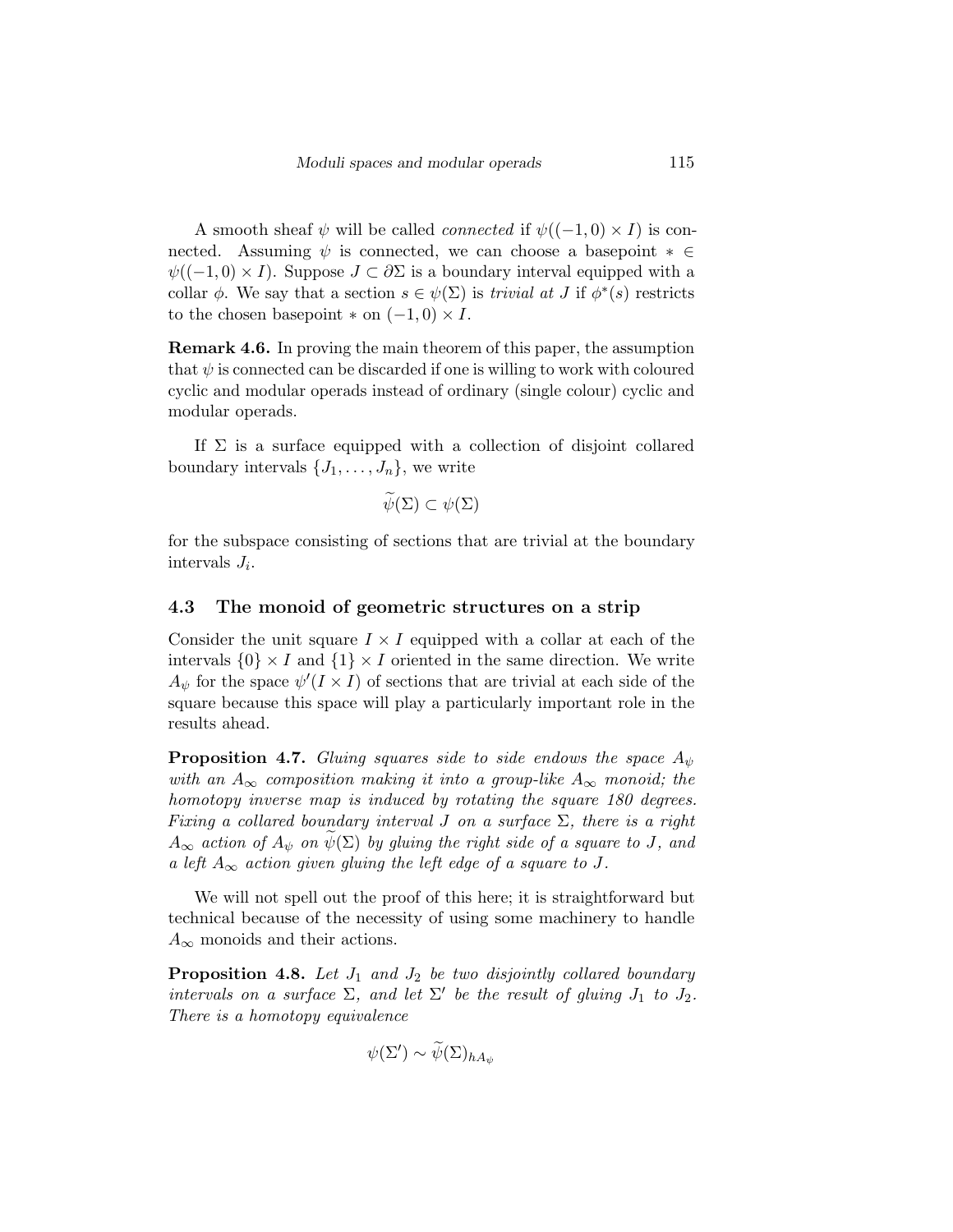where the action of  $A_{\psi}$  is as follows. Given a square with  $\psi$  structure  $K \in A_{\psi}$ , we glue the left edge of one copy of K to  $J_1$  and glue the left edge of a second copy of  $K$  to  $J_2$ .

This proposition is the key topological input in our generalised ribbon graph. The proof is rather technical and so it will be postponed for the future paper. The idea is straightforward and we explain it now. Gluing a square at  $J_1$  has the effect of simply changing the trivialization of the  $\psi$  structure at  $J_1$ , and this action is transitive in a homotopical sense, so the homotopy quotient of this action is equivalent to the space of  $\psi$ -structures on  $\Sigma$  that are not necessarily trivial at  $J_1$ . Thus the homotopy quotient appearing in the proposition builds a model for the space of  $\psi$ -structures on  $\Sigma$  such that are not necessarily trivial at  $J_1$  and  $J_2$  but are required to agree at these collars. Giving such a structure is equivalent to giving a structure on the glued surface  $\Sigma'$ .

#### 4.4 A 2-categorical model for the category of surfaces

In defining the modular operad of moduli spaces of  $\psi$ -structures, rather than the category  $\mathscr{S}urf$  of surfaces and open embeddings, we will need a slightly different category Let  $\mathscr{S}\text{urf}$  denote the topological category whose objects are collared surfaces. In rough language, a morphism  $\Sigma_1 \rightarrow \Sigma_2$  is a gluing of some collared boundary intervals together followed by a diffeomorphism. More precisely, the space of morphism is the disjoint union over all surfaces  $\Sigma'$  obtained from  $\Sigma$  by gluing a number of pairs of boundary intervals together of the space of diffeomorphisms  $\Sigma' \to \Sigma_2$ . We let  $\mathscr{D}iscs \subset \mathscr{S}urf$  denote the full subcategory whose objects are disjoint unions of discs each having at least 1 collared boundary interval

These topological categories are difficult to work with, so it is convenient to replace them with more combinatorial models that will work just as well for our purposes. Let  $\mathscr{S}urf^2$  and  $\mathscr{D}\text{iscs}^2$  denote the strict 2-categories with the same objects as  $\mathscr{S}\text{urf}$  and  $\mathscr{D}\text{iscs}$  respectively, but with each space of diffeomorphisms replaced by the groupoid of diffeomorphisms and isotopy classes of isotopies.

**Proposition 4.9.** Given a collared surface  $\Sigma$ , the nerve of the category  $\text{Hom}_{\mathscr{S}\text{urf}}( \Sigma, \Sigma)$  is weakly equivalent to the space  $\text{Hom}_{\widetilde{\mathscr{S}\text{urf}}} (\Sigma, \Sigma) \cong$  $Diff(\Sigma)$ .

*Proof.* When  $X$  is a disc or annulus with no collared boundary components then the diffeomorphism group is homotopy equivalent to a circle.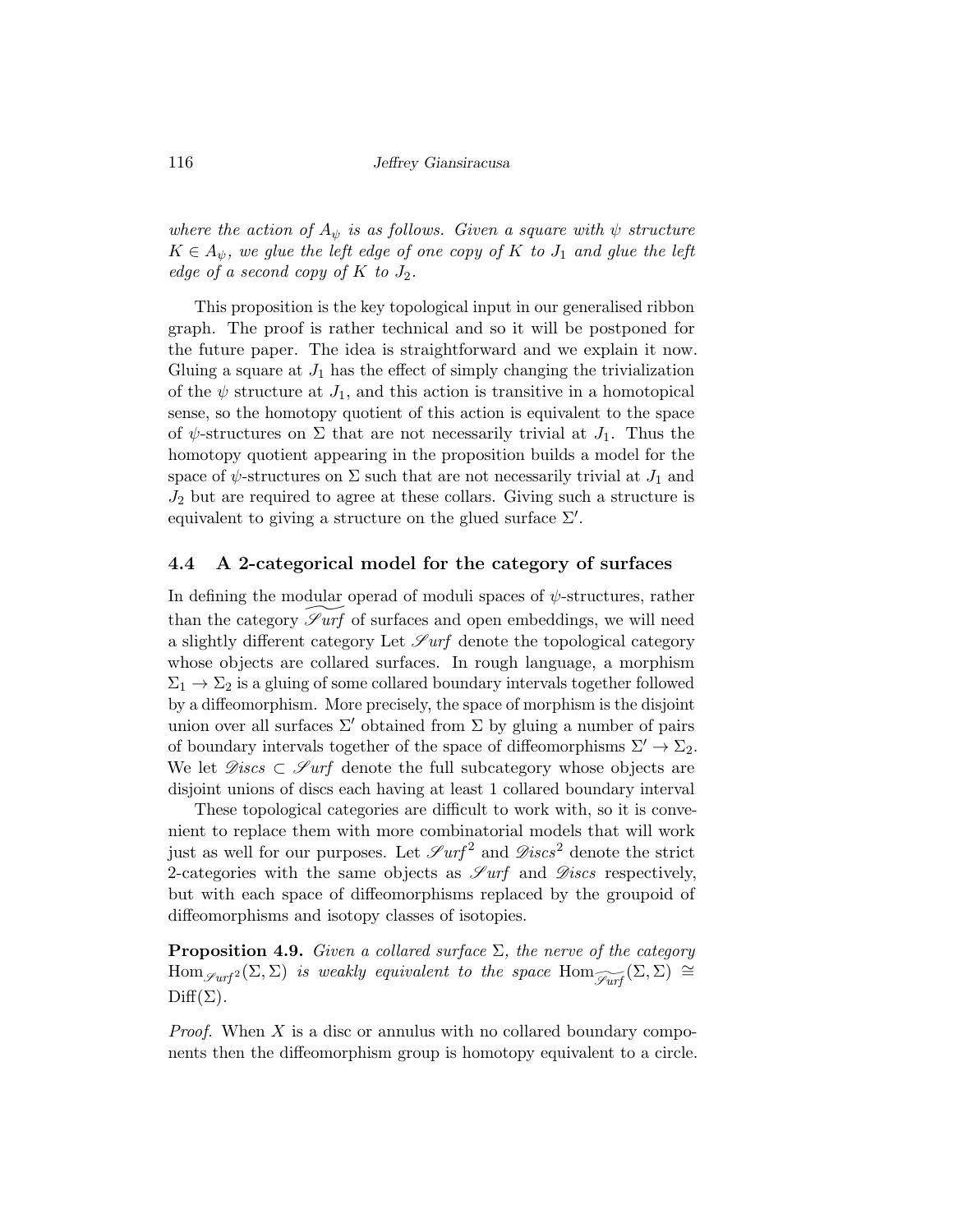For any fixed diffeomorphism, there is a  $\mathbb Z$  worth of isotopy classes of isotopies from it to itself, and the nerve of this  $\mathbb Z$  gives the desired circle. In all other cases there is at most one isotopy class of isotopies between any two diffeomorphisms and the components of the diffeomorphism group are weakly contractible.  $\Box$ 

Given a smooth sheaf  $\psi$  and a collared surface  $\Sigma$ , we have introduced the space  $\psi(\Sigma)$  of sections of  $\psi$  that are trivial at the collared boundary intervals. One sees that  $\psi$  determines a continuous functor  $\mathscr{S}urf \to \mathscr{T}op$ , which in turn determines a strict 2-functor  $\mathscr{S}urf \to \mathscr{T}op^2$  that we shall denote by the same symbol.

In order to talk about cyclic and modular operads, we will need to versions of the above 2-categories in which the collared boundary intervals are labelled by a fixed finite set.

We define a strict 2-functor

$$
S: \mathscr{Graphs} \to (\mathscr{C}at^2 \downarrow \mathscr{S}urf^2)
$$

by sending a union of corollas  $\tau$  to the strict 2-category of collared surfaces with components identified with the components of  $\tau$  and collared boundary intervals compatibly identified with the legs of  $\tau$ . The functor to  $\mathscr{S}urf^2$  is given by forgetting the extra identification data. We also define

$$
D: \mathscr{F}orests \to (\mathscr{C}at^2\downarrow \mathscr{D}iscs^2)
$$

analogously. One can check that these functors  $S$  and  $D$  are actually symmetric monoidal and hence they define cyclic and modular operads respectively (albeit in somewhat odd looking ambient categories). A value  $S(\tau)$  of S consists of a 2-category  $\mathscr C$  and a functor  $P : \mathscr C \to \mathscr S\!\textit{urf}$ . Composing the  $\psi$  with P gives a functor which we will write (with a moderate abuse of notation) as  $S(\tau) \to \mathcal{F} \{op}^2$ .

#### 4.5 The modular operad of moduli spaces

Associated with a smooth sheaf  $\psi$  and a diffeomorphism type of surfaces  $[\Sigma]$ , there is a (homotopy theoretic) moduli space of surfaces diffeomorphic to  $\Sigma$  and equipped with a  $\psi$ -structure. This moduli space is simply the homotopy quotient

$$
\psi(\Sigma)_{h\text{Diff}(\Sigma)}
$$
.

If we consider collared surfaces equipped with  $\psi$ -structures that are trivial at the collared intervals then these moduli spaces collectively form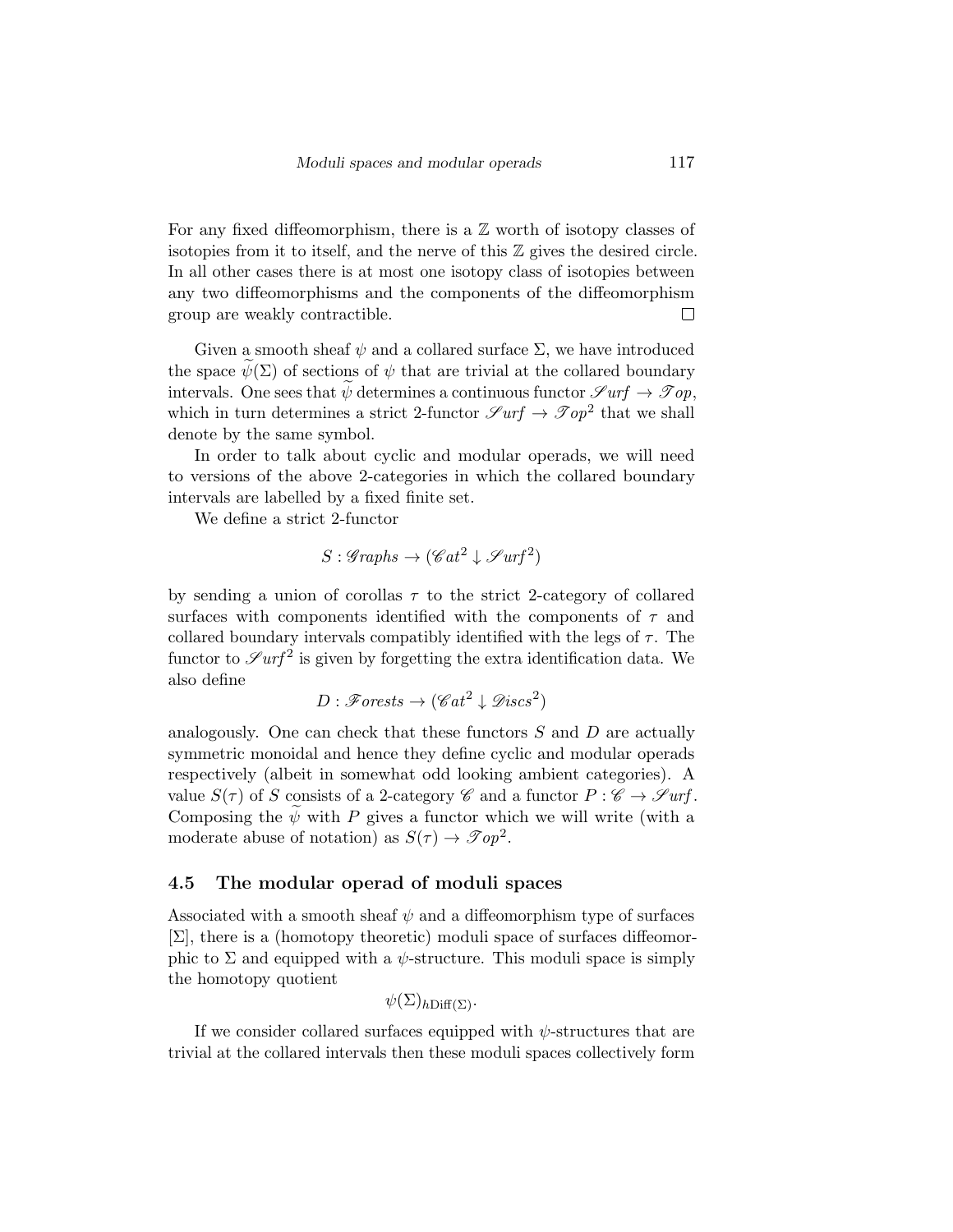a modular operad. However, rigorously defining this modular operad so that it is strictly associative is somewhat subtle. As a first approximation, given a finite set  $I$ , the corresponding space of the modular operad is the disjoint union

(1) 
$$
\coprod_{\Sigma} \widetilde{\psi}(\Sigma)_{h\text{Diff}(\Sigma)}
$$

where  $\Sigma$  runs over a set of representatives of diffeomorphism classes of surfaces equipped with a set of disjoint collared boundary intervals labelled by I. The composition maps  $\circ_{i,j}$  and  $_i \circ_j$  should be induced by gluing collared boundaries. However, with this construction, the composition maps would only be associative up to  $A_{\infty}$  homotopy.

One way to resolve this issue and strictify the composition maps is to use all surfaces (within some set-theoretic universe) rather than selecting one representative from each diffeomorphism class. To this end we make the following definition.

**Definition 4.10.** The moduli space modular operad  $\mathcal{M}_{\psi}$  associated with a connected smooth sheaf  $\psi$  is defined by sending an object  $\tau \in$ Obj  $\mathscr{G}raphs$  (i.e., a union of corollas) to the homotopy colimit

$$
\mathcal{M}_{\psi}(\tau) = \operatorname*{hocolim}_{S(\tau)} \widetilde{\psi}.
$$

Similarly, we define a cyclic operad  $\mathcal{D}_{\psi}$  of moduli spaces of discs by

$$
\mathcal{D}_{\psi}(\tau) = \operatorname*{hocolim}_{D(\tau)} \widetilde{\psi}.
$$

(To make sense of these symbols, please recall the abuse of notation mentioned above at the end of the previous subsection.)

In light of Proposition 4.9 above,  $\mathcal{M}_{\psi}$  evaluated on a corolla with I legs yields a space homotopy equivalent to the homotopy quotient the the homotopy-theoretic moduli space of (1).

We can now state our main theorem.

**Theorem 4.1.** The derived modular envelope of the cyclic operad  $\mathcal{D}_{\psi}$ is weakly equivalent as a modular operad to  $\mathcal{M}_{\psi}$ .

### 5 Arc systems in a surface

In this section we shall prove that the space of decompositions of a surface into discs is contractible.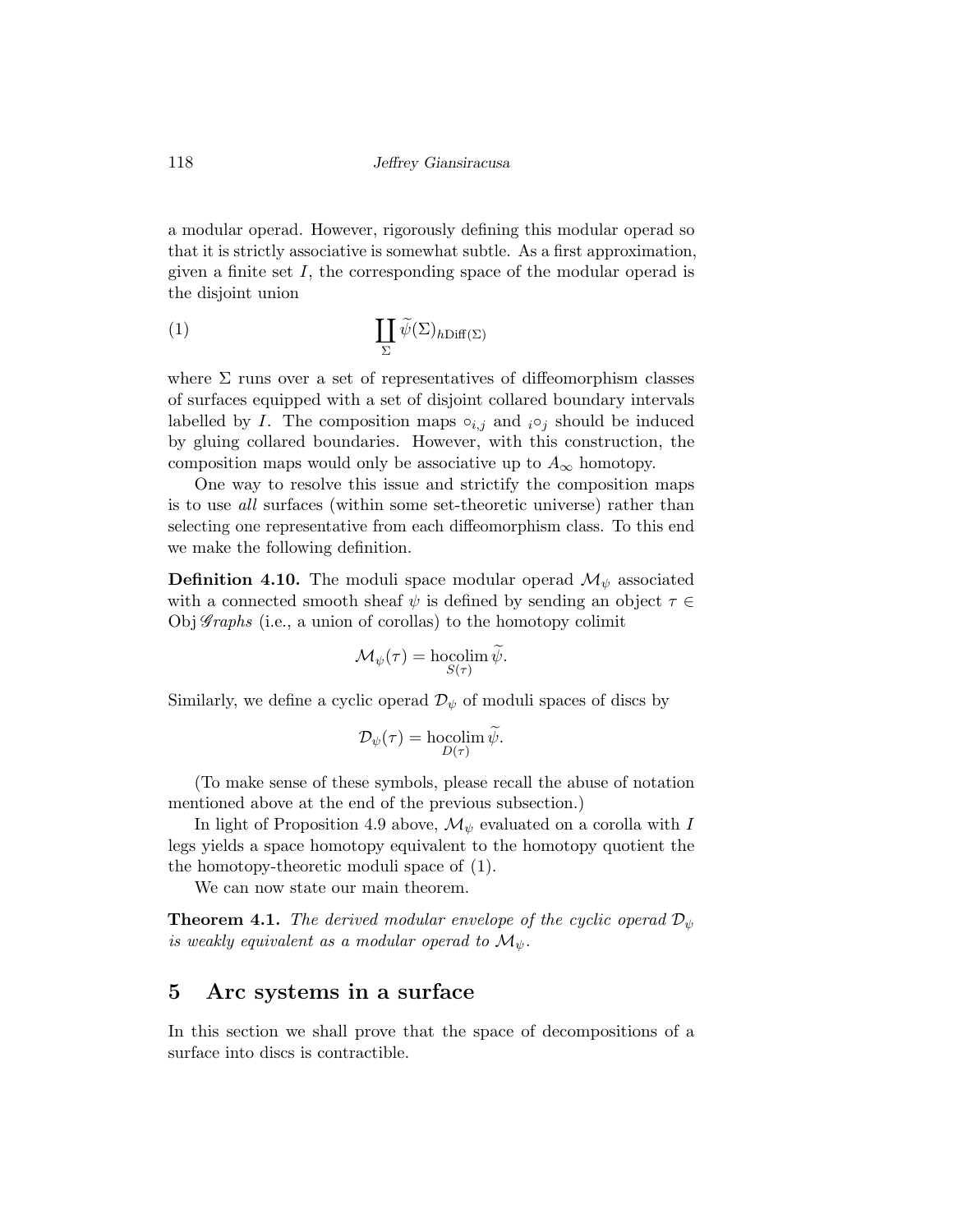#### 5.1 Arcs and cutting

Let  $\Sigma$  be a collared surface with nonempty boundary. An *arc* in  $\Sigma$  is an embedding  $[0,1] \to \Sigma$  that sends the interior of the interval to the interior of the surface, sends the endpoints to the boundary, and meets the boundary transversally. We consider two arcs to be equivalent if they differ by reversing the direction of the interval via  $t \mapsto 1-t$ . If  $\Sigma$  is equipped with any collars then we require that the arc is disjoint from the collars. An arc system is a finite (possibly empty) collection of disjoint arcs in  $\Sigma$  that divide the surface in regions homeomorphic to discs (the regions will be diffeomorphic to polygons rather than discs since they will have corners), each of which touches at least one arc or collared boundary component.

Observe that a surface  $\Sigma$  equipped with an arc system A can by cut along the arcs of an arc system to yield a disjoint union of discs. Moreover, each of the boundary intervals created by the cutting can be collared uniquely up to diffeomorphism so that the resulting union of discs can be considered as a collared surface with one collared boundary interval for each collared boundary interval on the original surface plus one for each arc in the arc system. We shall denote this union of collared discs by  $\Sigma_A$ .

An arc system has a *dual graph* with one vertex for each region in the complement of the arcs, an edge for each arc, and a leg for each collar on the surface. We say that an arc system is reduced if its dual graph has the minimum possible number of bivalent vertices (1 in the case of a disc or annulus and zero in all other cases). An orientation on the surface induces a ribbon structure on the graph (i.e., a cyclic ordering of the half edges incident at each vertex).

#### 5.2 The category of arc systems

A diffeomorphism of  $\Sigma$  sends arc systems to arc systems. An *isotopy* from an arc system  $A$  to an arc system  $B$  is a 1-parameter family of arc systems  $A_t$  such that  $A_0 = A$  and  $A_1 = B$ . A bijection from the arcs of A to the arcs of B is said to be *admissible* if it can be induced by an isotopy.

Arc systems form a category  $\mathscr{A}(\Sigma)$ : the objects are arc systems and a morphism  $A \to B$  consists an isotopy class of isotopies from A to a subsystem of B. We let  $\mathscr{A}^r(\Sigma)$  denote the full subcategory of reduced arc systems. There is a reduction functor  $R : \mathscr{A}(\Sigma) \to \mathscr{A}^r(\Sigma)$  that is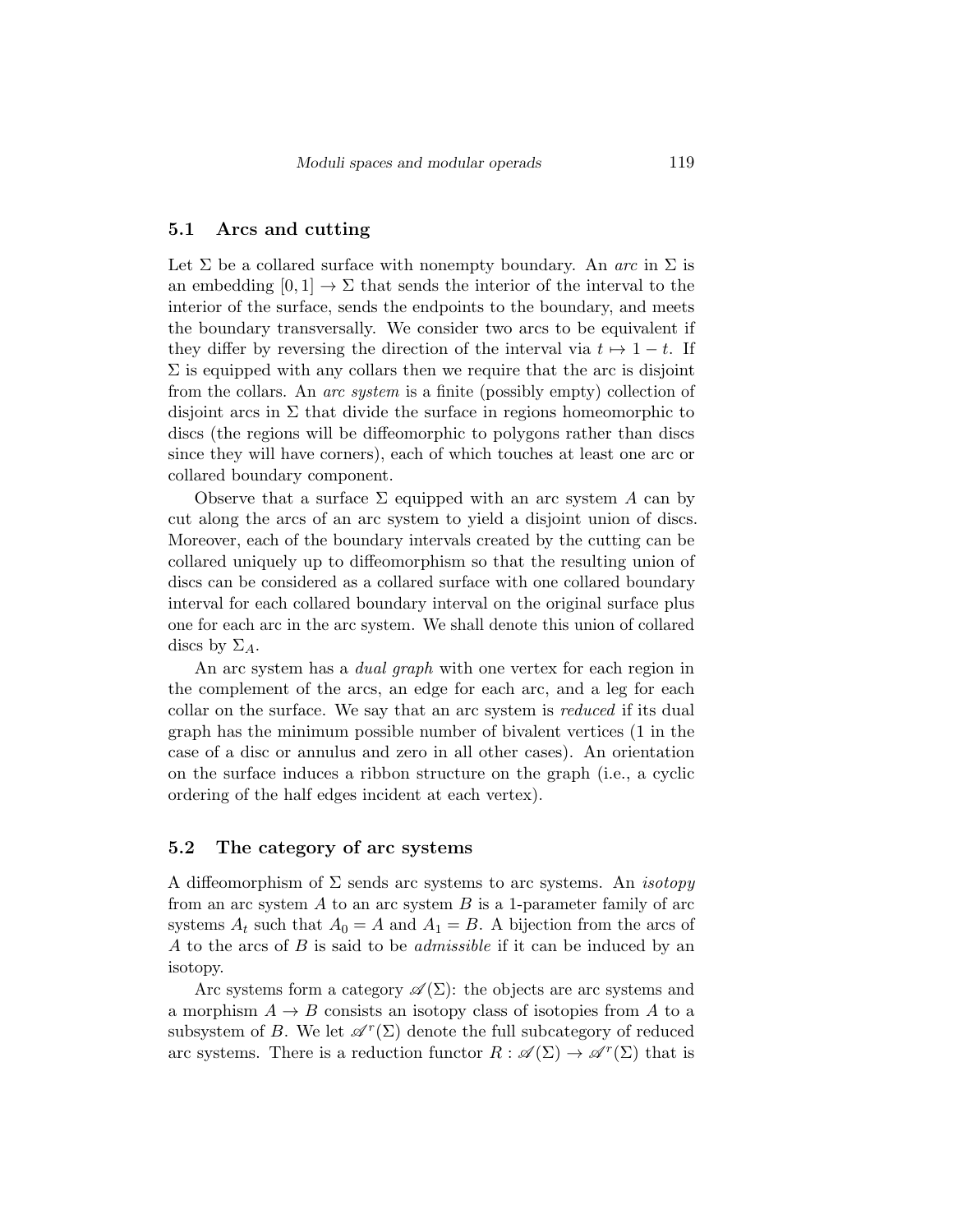defined by replacing each collection of parallel arcs with a single arc and deleting any arc that is parallel to a collared boundary interval (this is non canonical the case of a disc or annulus, but a choice can be made in order to define the functor).

#### **Theorem 5.1.** The nerve of  $\mathscr{A}(\Sigma)$  is contractible.

*Proof.* The proof is divided into three cases. (1)  $\Sigma$  is a disc without collars. (2)  $\Sigma$  is an annulus without collars. (3)  $\Sigma$  is any other collared surface.

(1) The dual graph of an arc system in the disc is a planar tree, and the set of univalent vertices (corresponding to arcs that bound discs containing no other arcs) inherits a cyclic order from the disc. Let  $\Lambda$ be the category of finite nonempty cyclically ordered sets and degree 1 maps (Connes's cyclic category). There is a functor  $q : \mathscr{A} \to \Lambda$  given by sending an arc system to the set of univalent vertices of its dual graph. The nerve of  $\Lambda$  is known to be equivalent to  $BS^1$ , and we will identify the map induced by the above functor with the map  $ES^1 \to BS^1$ .

First, we show that the homotopy fibre of the map is  $S^1$ . For any object  $[n] \in \Lambda$ , consider the over category  $q \downarrow [n]$ . Let Z denote the category with a single object and a  $\mathbb Z$  worth of endomorphisms. There is a functor  $r : \mathbb{Z} \to (q \downarrow [n])$  given by sending the single object to the arc system consisting of a single arc and sending the generating automorphism to the automorphism given by rotating the disc through 360 degrees. Over any object of  $q \downarrow [n]$ , the over category of the functor  $r$  has a nonempty set of objects and by unwinding the definitions carefully one can see that there is a unique isomorphism between any two objects. Thus the nerve of any over category of  $r$  is contractible and Quillen's Theorem A implies that  $r$  induces a homotopy equivalence of nerves. By considering a generator of the fundamental group one can check that any morphism  $[n] \to [m]$  in  $\Lambda$  induces a translation functor  $(q \downarrow [n]) \rightarrow (q \downarrow [m])$  that is a homotopy equivalence on nerves. Quillen's Theorem B thus says that  $B\mathbb{Z} \to \mathscr{A} \to \Lambda$  gives a homotopy fibre sequence upon passing to nerves. The nerve of the fibre is  $S^1$  and the nerve of the base is  $BS^1$ .

To conclude that the total space is  $ES<sup>1</sup>$ , we need only check that the inclusion of the fibre  $S^1$  into the total space is trivial on  $\pi_1$ . The generator of  $\pi_1$  of the fibre is represented by a rotation of the disc through 360 degrees. Given a symmetric configuration of 3 arcs in the disc, there is an automorphism given by rotation by 120 degrees, and the cube of this automorphism is the 360 degree rotation. A calculation in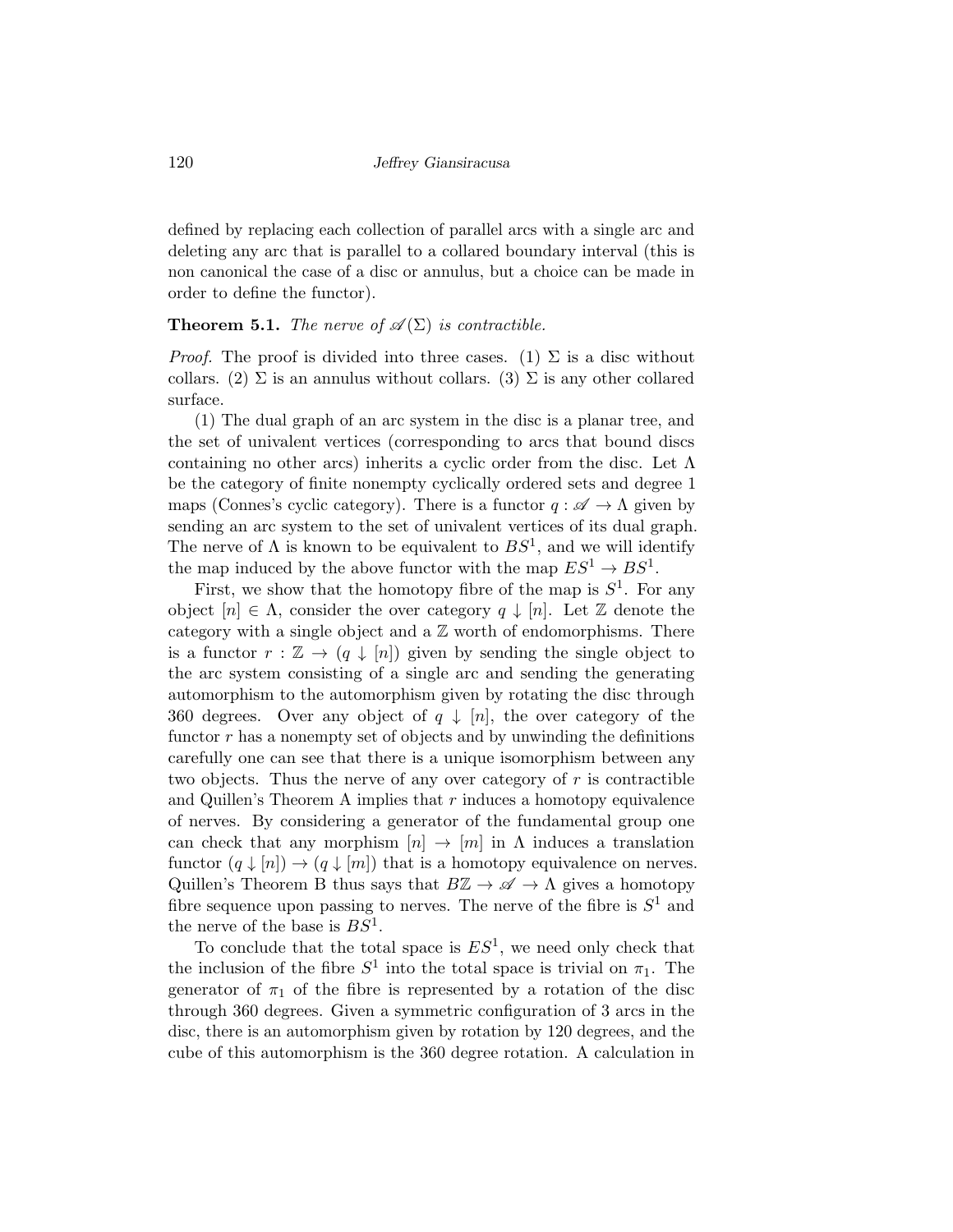

Figure 1: Calculation in the localised category representing the total space, showing the the generator of the fundamental group of the fibre is trivial in the total space. The unlabelled arrows in this diagram are all the evident inclusions of arc systems.

the localised category using §3.2 will show that this 120 degree rotation is trivial in the localisation. The calculation is represented by the diagram in figure 5.2.

(2) The dual graph of an arc system in the annulus is a chain of bivalent vertices (corresponding to those arcs which go from the inner boundary to the outer one) with some trees attached (corresponding to nested sets of arcs that have both ends on the same boundary circle). This chain on bivalent vertices inherits a cyclic order from the annulus, and sending an arc system to this set defines a functor from  $\mathscr A$  to  $\Lambda$ . Using arguments similar to case (1) above, one can conclude that the homotopy fibre of the map of nerves is  $S<sup>1</sup>$  and the fibre sequence is in fact  $S^1 \to ES^1 \to BS^1$ .

(3) In this case we use a category-theoretic reformulation of an argument from Hatcher [12]. Let  $\overline{\mathscr{A}}$  denote the category of isotopy classes of arc systems and admissible bijections. Since, in this case, every admissible bijection is induced by a unique isotopy class of isotopies, the canonical functor  $\mathscr{A} \to \overline{\mathscr{A}}$  is an equivalence of categories.

Fix an arc x. We will show that the identity functor on  $\mathscr A$  and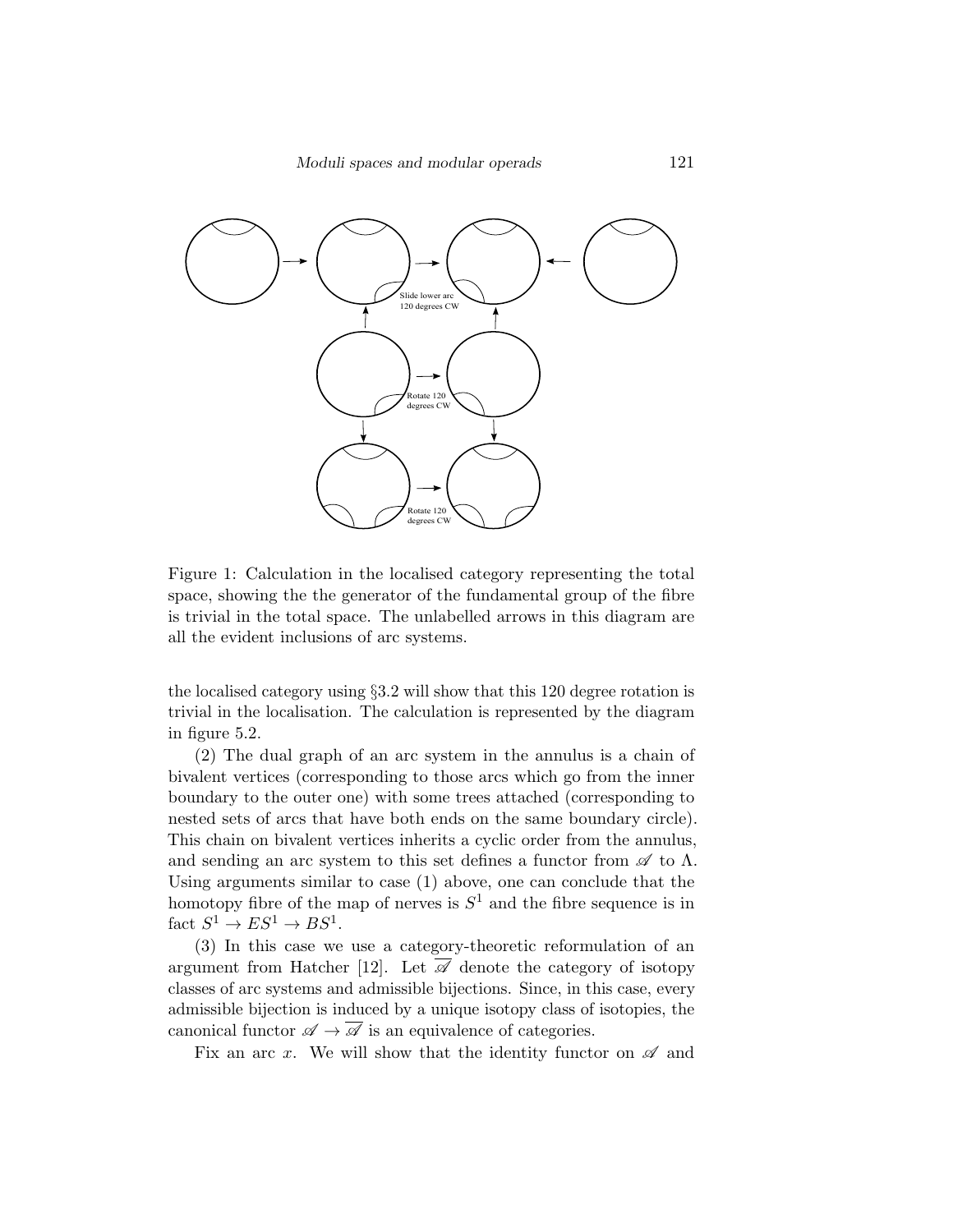

Figure 2: The effect of the arc surgery operator  $S_x$ .

the constant functor sending any arc system to x are homotopic after passing to nerves by constructing a zigzag of natural transformations between functors  $\mathscr{A} \to \mathscr{A}$ , starting with the identity and finishing with the constant functor.

We define an operator  $S_x$  from arcs to arcs as follows. If x and y are disjoint (up to isotopy) then  $S_x(y) = y$ . If x and y intersect then, moving them by isotopies, we may put them in a position so that they cross transversally and the number of intersection points is minimal (e.g., choose a metric and use the geodesic representatives of their isotopy classes). We may now cut y at each point where it meets  $x$  and slides the resulting endpoints along  $x$  until they reach the boundary of the surface, as shown in figure 5.2. We can extend  $S_x$  to a map from arc systems to arc systems by applying it to each of the arcs in a system.

Let  $S_1 : \mathscr{A} \to \mathscr{A}$  be the functor that sends an arc system A to  $A \cup S_x(A)$ , let  $S_2$  be the functor that sends A to  $S_x(A)$ , let  $S_3$  be the functor that sends A to  $x \cup S_x(A)$ , and let  $S_4$  be the constant functor sending any arc system to  $x$ . It is straightforward to see that there are natural transformations

$$
id \to S_1 \leftarrow S_2 \to S_3 \leftarrow S_4
$$

induced by the evident inclusions of arc systems. Upon passing to nerves, this zigzag of natural transformation yields the desired homotopy from the identity map to the constant map.  $\Box$ 

## **Corollary 5.1.** The nerve of  $\mathscr{A}^r(\Sigma)$  is contractible.

*Proof.* Let i denote the inclusion  $\mathscr{A}^r \hookrightarrow \mathscr{A}$  and observe that for any arc system A the over category  $i \downarrow A$  has an initial object given by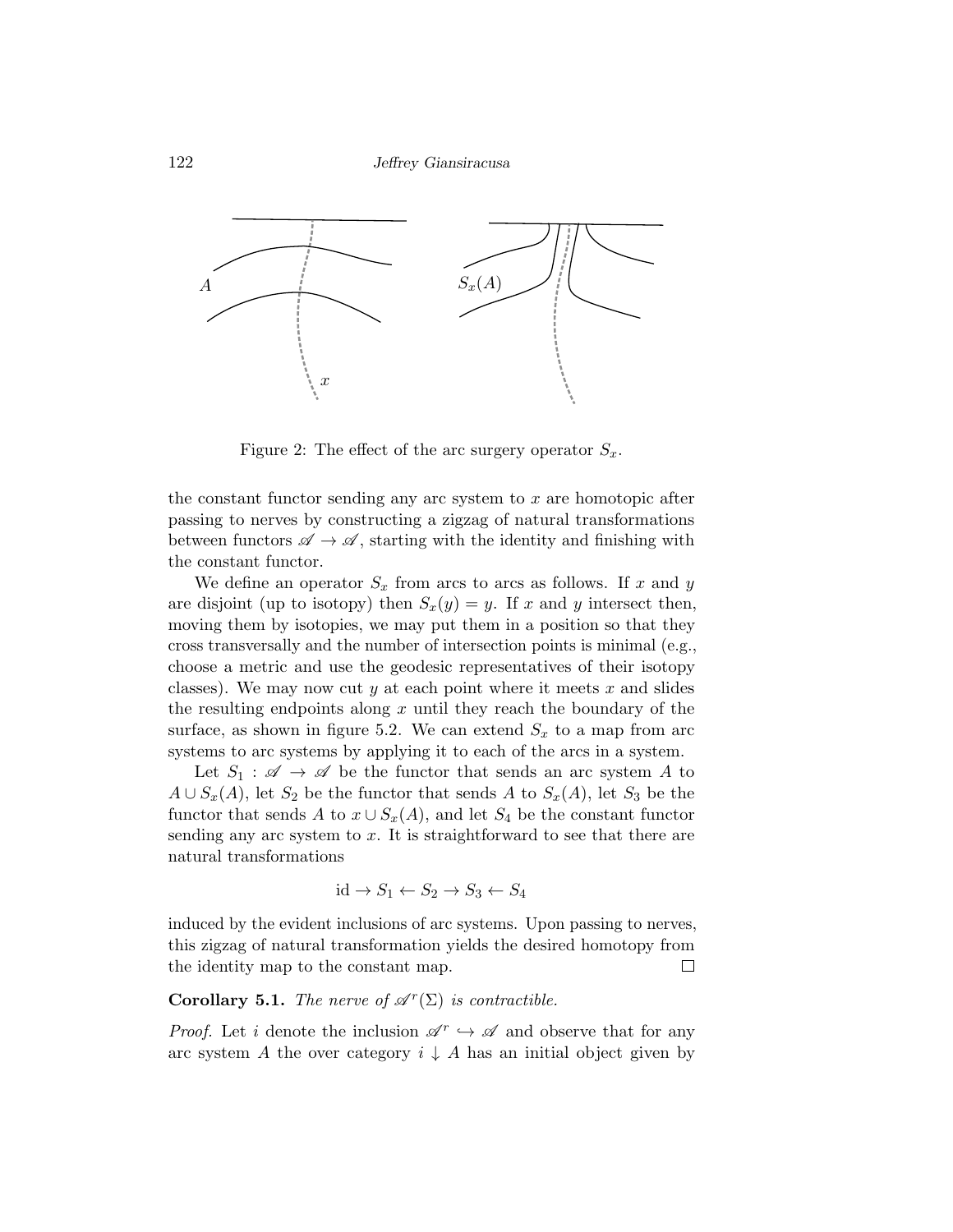any choice reduction  $R(A)$  and morphism  $R(A) \rightarrow A$ . The result then follows from Quillen's Theorem A and Theorem 5.1. П

## 6 Sketch of the proof Theorem 4.1

Let  $\psi$  be a smooth sheaf and recall that we have defined the cyclic operad  $\mathcal{D}_{\psi}$  of moduli spaces of discs, and the modular operad  $\mathcal{M}_{\psi}$  of moduli spaces of surfaces. We will construct a chain of weak equivalences between the derived modular envelope  $\mathbb{L}Mod(\mathcal{D}_{\psi})$  and  $\mathcal{M}_{\psi}$ .

By the construction of the derived Kan extension along  $\ell : \mathscr{F}orets \hookrightarrow$ *Graphs* (evaluated at  $\tau$  as the homotopy colimit over the over category  $\ell \downarrow \tau$ , we see that the derived modular envelope of  $\mathcal{D}_{\psi}$ , evaluated on a union of corollas  $\gamma$ , is given by

$$
\operatornamewithlimits{hocolim}_{\gamma\in\ell\downarrow\tau}\mathcal D_\psi=\operatornamewithlimits{hocolim}_{\gamma\in\ell\downarrow\tau}\;\;\operatornamewithlimits{hocolim}_{D(\gamma)}\widetilde\psi.
$$

By the Fubini theorem for homotopy colimits, this is weakly equivalent to hocolim<sub> $\int_{\ell \downarrow \tau} D \psi$ </sub>.

An object of  $\int_{\ell \downarrow \tau} D$  is a graph  $\gamma$  (equipped with an identification  $\pi_0 \gamma \approx \tau$  and a decoration of each vertex by a disc. Gluing the discs together as prescribed by the graph results in a surface  $\Sigma \in S(\tau)$ . Moreover, the collection of arcs in  $\Sigma$  along which the gluing was performed yield an arc system. This defines a strict 2-functor.

**Lemma 6.1.** The above construction defines an equivalence of 2-categories  $\int_{\ell \downarrow \tau} D \simeq \int_{S(\tau)} \mathscr{A}$ .

The inverse of the equivalence is constructed by cutting along the arcs, and it is denoted  $\kappa$ . Note that it is *not* a strict 2-functor but only a lax 2-functor. Hence

$$
\operatornamewithlimits{hocolim}_{\int_{\ell\downarrow\tau}D}\widetilde{\psi}\simeq\operatornamewithlimits{hocolim}_{\int_{S(\tau)}\mathscr A}\widetilde{\psi}\circ\kappa,
$$

which is weakly equivalent to

$$
\operatornamewithlimits{hocolim}_{\int_{S(\tau)}\mathscr A^r}\mathbb L R_!(\widetilde{\psi}\circ\kappa),
$$

where  $R: \int_{S(\tau)} \mathscr{A} \to \int_{S(\tau)} \mathscr{A}^r$  is the arc system reduction functor.

We now come to the key step in the argument. As explained in [13], Kan extension along  $R$  can be thought of as integrating out the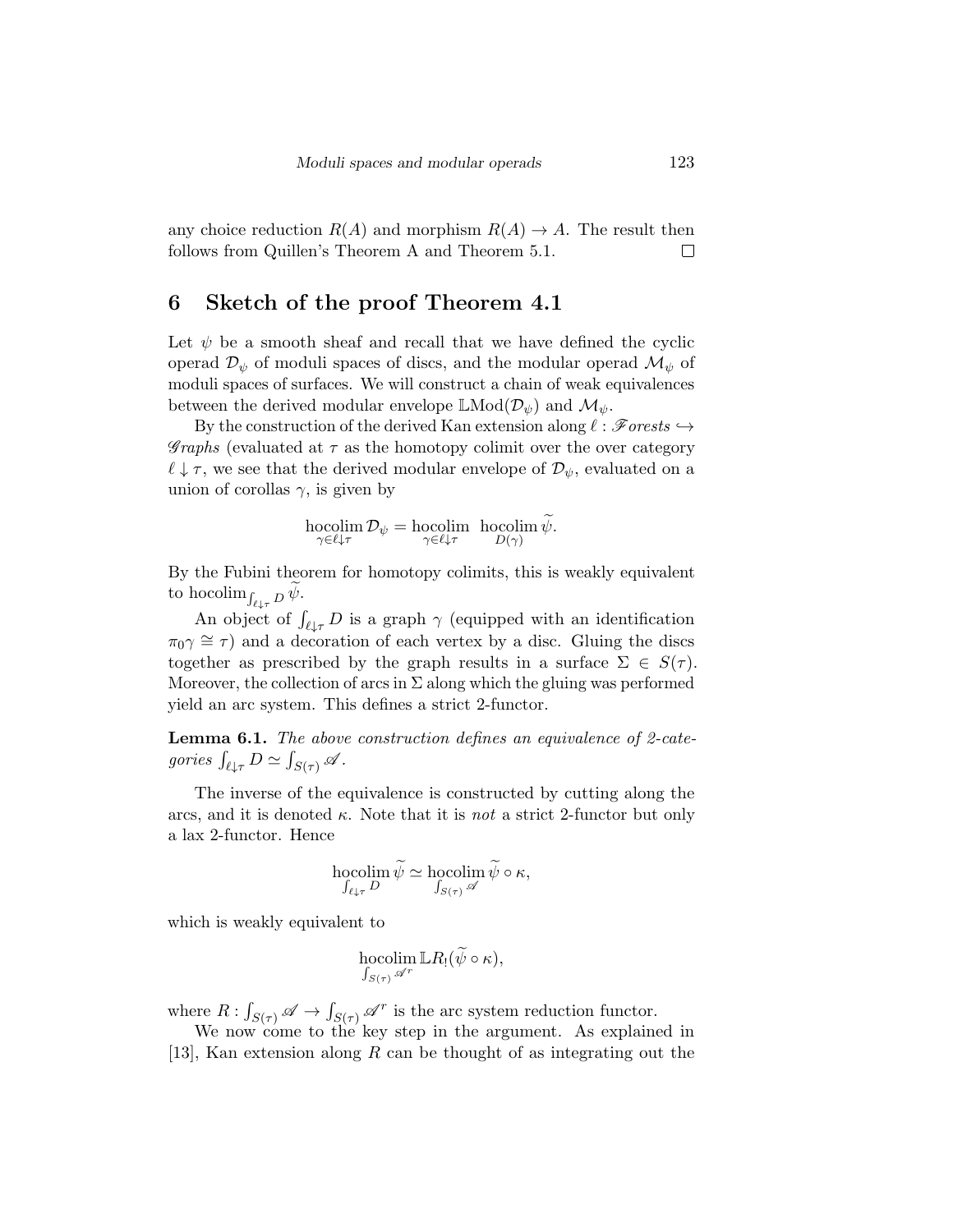bivalent vertices in the dual graphs to the arc systems, and this has the following effect. For each edge in the dual graph, one builds a 2-sided bar construction for the monoid  $A_{\psi}$  of geometric structures on a strip acting on the the spaces associated to the vertices at either end of the edge. By Proposition 4.8 we then have the following result.

**Lemma 6.2.**  $\mathbb{L}R_!(\widetilde{\psi}\circ \kappa) \simeq \widetilde{\psi}\circ \pi$ , where  $\pi: \int_{S(\tau)} \mathscr{A}^r \to S(\tau)$  forgets the arc system.

In other words, starting with the space of all pairs of an unreduced arc system and a  $\psi$ -structure trivial on the arcs, and then integrating out the bivalent vertices in the dual graph yields a space equivalent to the space of pairs of a reduced arc system and a  $\psi$ -structure not-necessarily trivial on the arcs.

Finally, by Corollary 5.1, the homotopy colimit of  $\widetilde{\psi} \circ \pi$  over  $\int_{S(\tau)} \mathscr{A}^r$ is equivalent to the homotopy colimit of  $\widetilde{\psi}$  over $S(\tau)$ , which is precisely the definition of  $\mathcal{M}_{\psi}(\tau)$ .

#### Acknowledgement

I thank the MIMS for hosting the conference at which I first spoke about this work, and Sadok Kallel for organizing the meeting. I would also like to thank the anonymous referee for some useful comments and suggestions.

> Jeffrey Giansiracusa Department of Mathematics, Swansea University, Singleton Park, Swansea, Wales, SA2 8PP, United Kingdom, j.h.giansiracusa@swansea.ac.uk

## References

- [1] Carrasco P.; Cegarra A. M.; Garzón A. R., Nerves and classifying spaces for bicategories, Algebr. Geom. Topol. 10:1 (2010), 219–274.
- [2] Cegarra, A. M., Homotopy fiber sequences induced by 2-functors, J. Pure Appl. Algebra 215:4 (2011), 310–334.
- [3] Boavida de Brito P.; Weiss M., Manifold calculus and homotopy sheaves, Homology Homotopy Appl. 15:2 (2013), 361–383.
- [4] Ayala D., Geometric cobordism categories, arxiv:0811.2280 (2008).